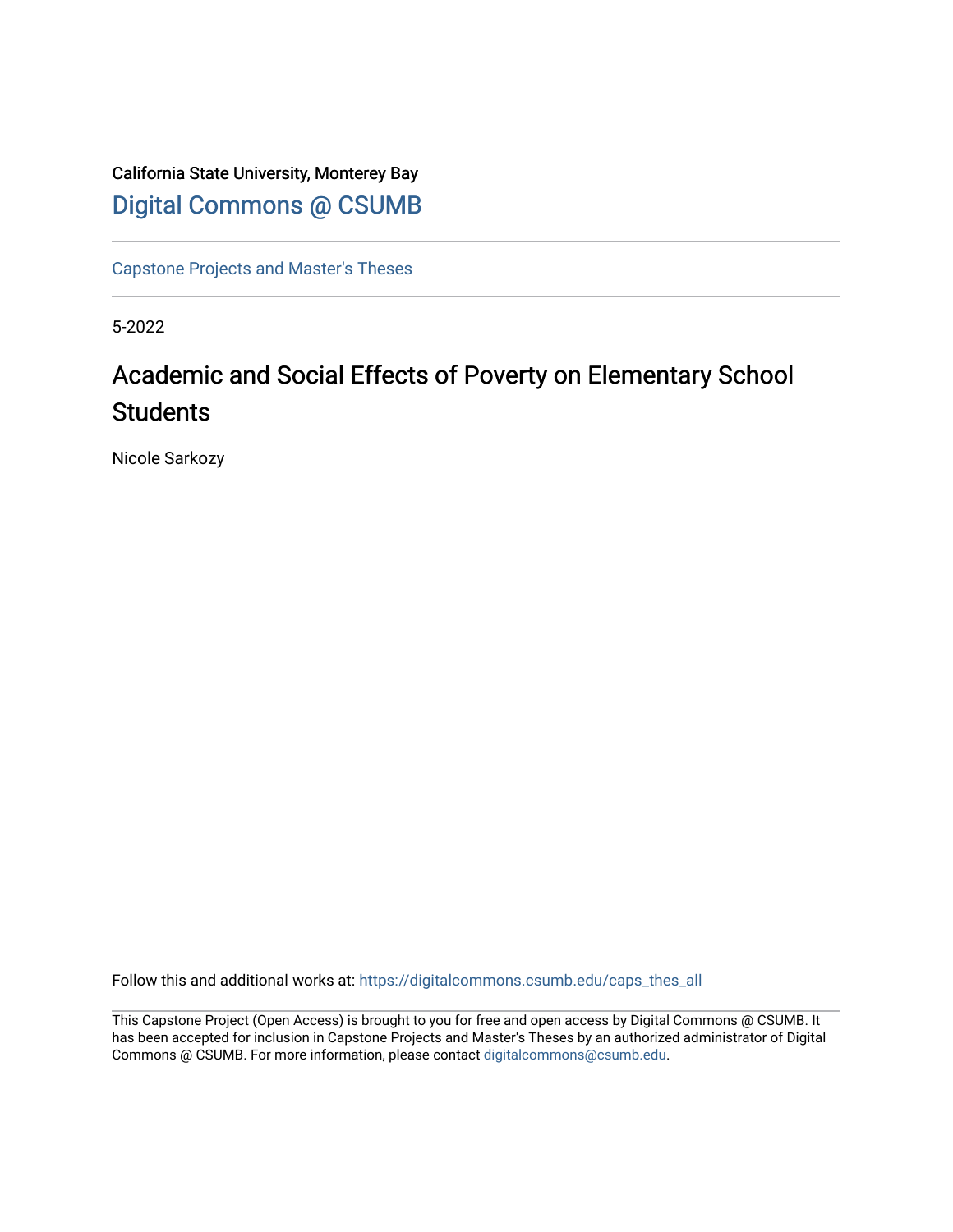Nicole E. Sarkozy

California State University Monterey Bay

LS 400

Professor Thao

May 12, 2022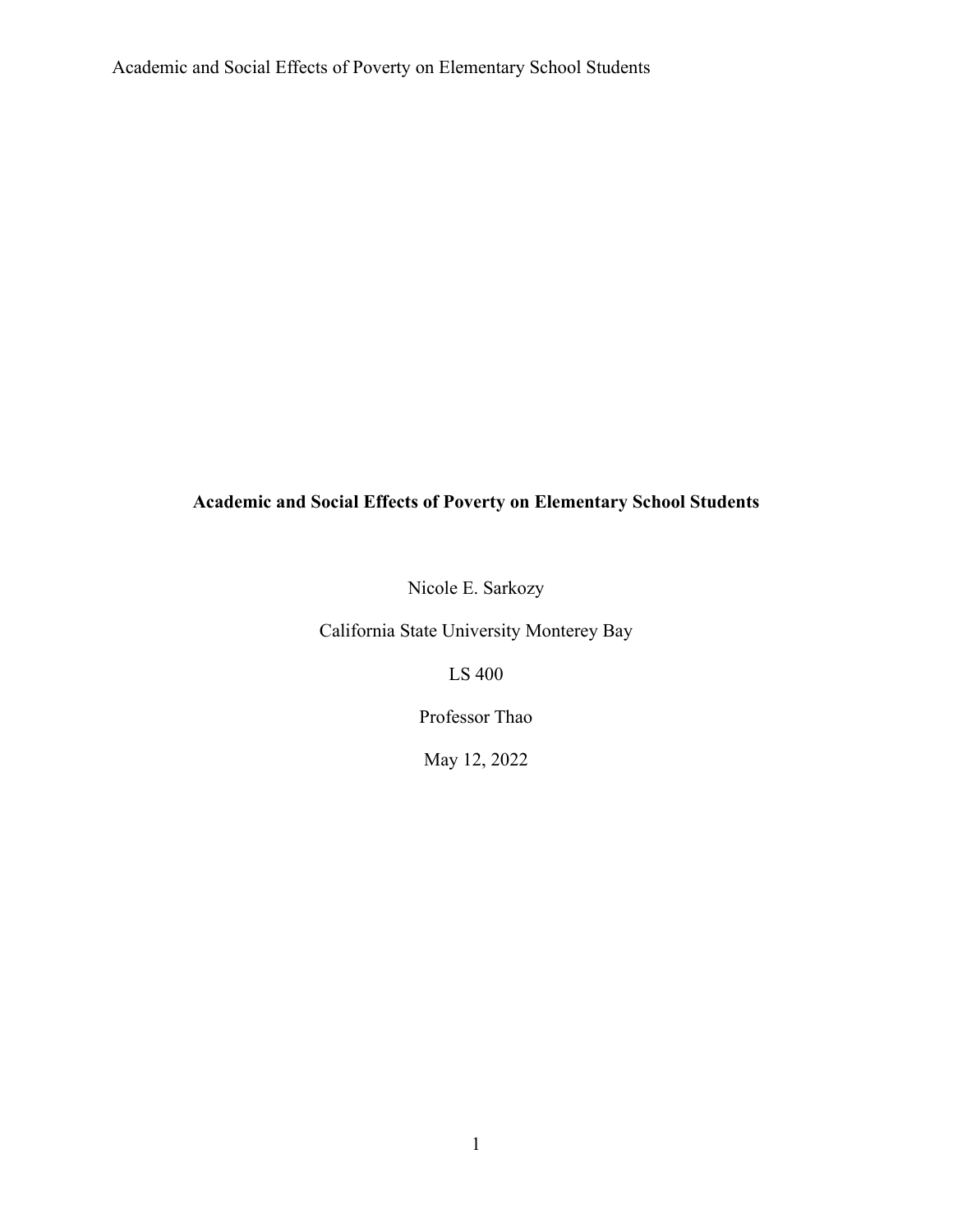# **Abstract**

Poverty is incredibly stressful for low-income households and their students. This senior capstone examines how poverty affects Elementary School students academically and socially. Through the use of literature reviews and interviews with two teachers, the results indicated that poverty is the leading cause that has affected students' academic performance and social performance.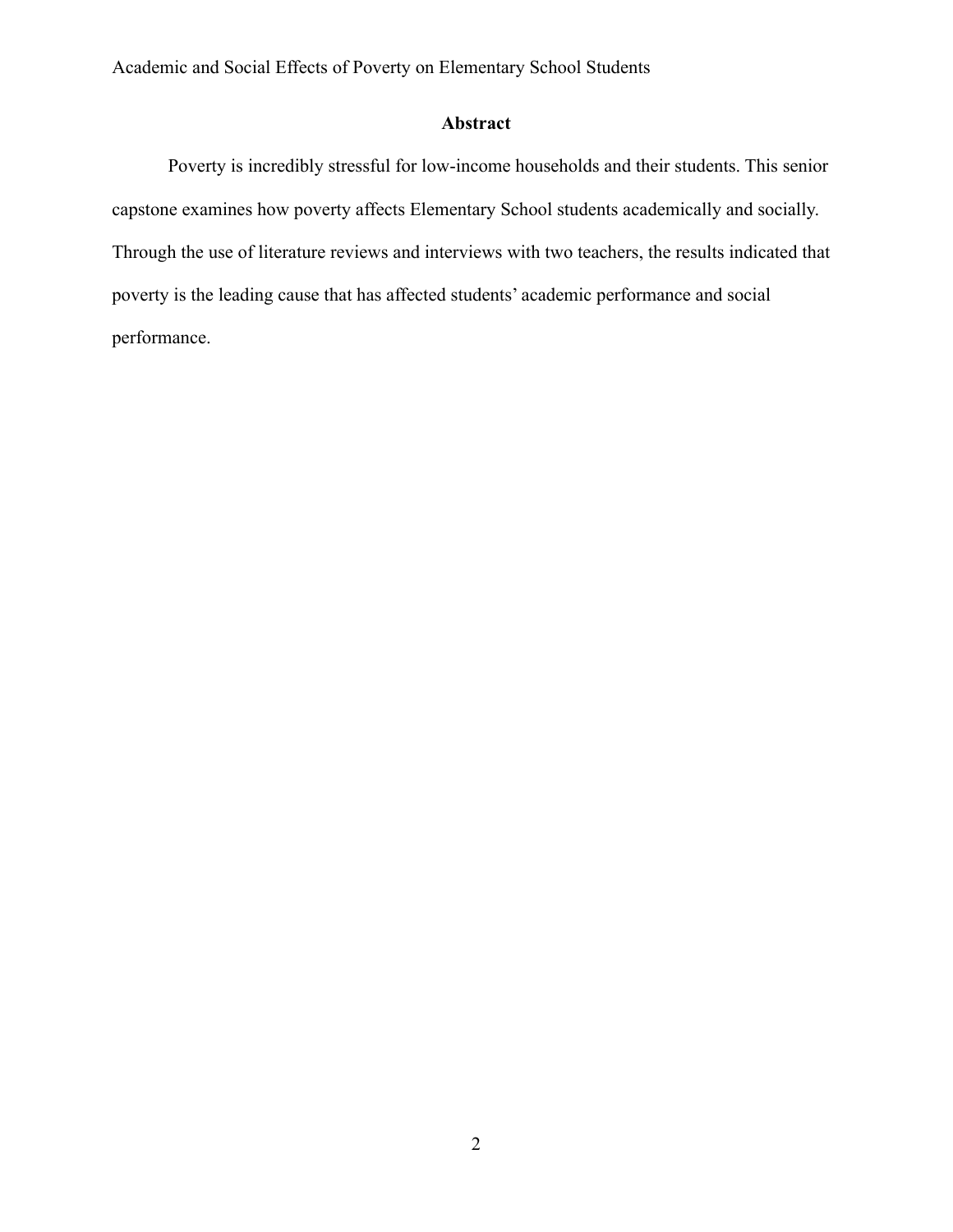# **Introduction and Background**

It can be incredibly stressful for everyone in the low-income/poverty household, including young children and students. Whether the young student cannot maintain concentration in the classroom or does not have enough resources as the rest of the students do, etc. These factors may lead to additional mental and physical stress on the young students. My interest in this topic stems from when I was a para-professional at an elementary school. I was working in a classroom with kindergarteners and first graders. Like most classes, I saw a few students below average struggling within the classroom and outside the classroom with their peers. I began to pay more close attention to those students. I wanted to see if there was any correlation between their academic and social performance and their guardian's household income. I believe educators have a preliminary obligation to treat each student with respect and dignity; however, educators have a moral obligation to help each student reach their highest goals.

Jiang, Ekono, and Skinner (2016) present research proving facts about the struggles of children living in poverty under the age of 6 years. Children under 18 years represent 23 percent of the population, but they comprise 32 percent of all people in poverty (Jiang et al, 2016). Young children under the age of six show an astonishing 47 percent living in low-income or poor households. The statistics show a constant uprising in percentages of low-income and poor households. Higher levels of parental education seem to decrease the likelihood that a child or children will live in a low-income or low-income family. As for health insurance for low-income families living in poverty shows that 6 percent are uninsured. Educators have a preliminary obligation to treat each student with respect and dignity; however, educators have a moral obligation to help each student succeed in reaching their highest goals. As a future educator, I want to research the effects of poverty on children living in the lower socio-economic class and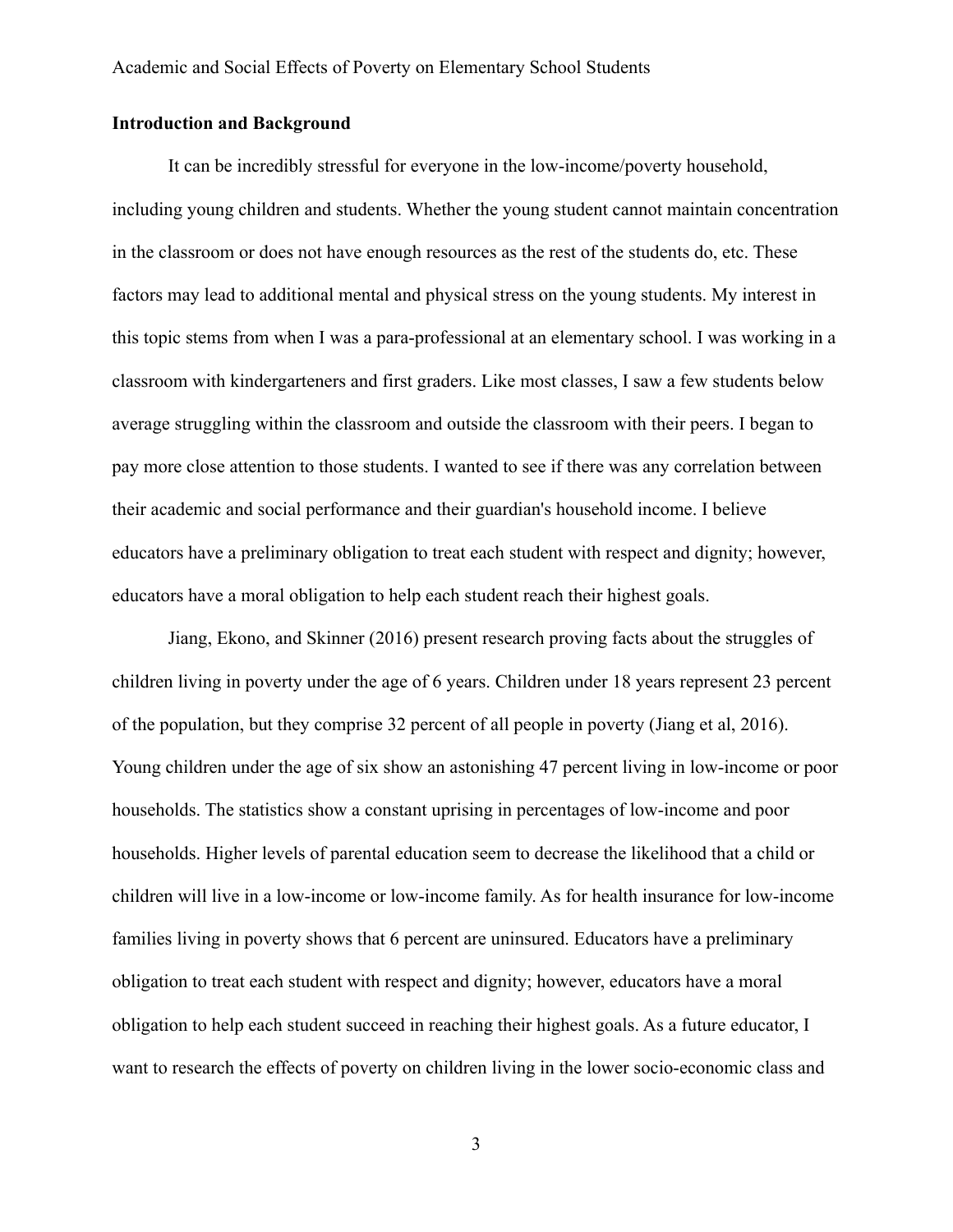determine how it affects their academic and social levels. I want to facilitate the knowledge of my research to teachers. Hence, they can support students of low socioeconomic status to succeed academically and socially inside and outside the classroom.

As a current developing educator, I wanted to know what current teachers felt about this topic. The primary question for the capstone project is: *What does the research say about the effects of poverty on children living in the lower socio-economic class?* Related and secondary questions that will be asked are: *What is poverty, and how does it happen to families? To what extent does poverty affect the students' academic and social levels? Are there federal and state guidelines to determine the parents' level of income to be considered low-economic status? If there are, how do teachers know? To what extent does their parents' economic status affects their students academically and socially? What could teachers do to support students of low socioeconomic status to succeed academically and socially inside and outside the classroom?* **Literature Review**

Furthermore, I wanted to do extensive research on this topic. My literature review includes the findings I found up to this point. These sources come from scholarly journals, *TED Talks,* and authentic internet sources. While going through my literature review and finding the information that I have used to conduct my research, many topics have been covered and reviewed thoroughly. This research will further help current educators, future teachers, and parents support children struggling with poverty.

Statistics have shown that 47 percent of children under six years old live in low-income or poor households. Koball and Jiang (2016) present the basic facts and numbers about low-income children in the U.S. This is a credible, peer-reviewed journal in the Columbia University Library. This fact sheet is a part of the National Center for Children in Poverty's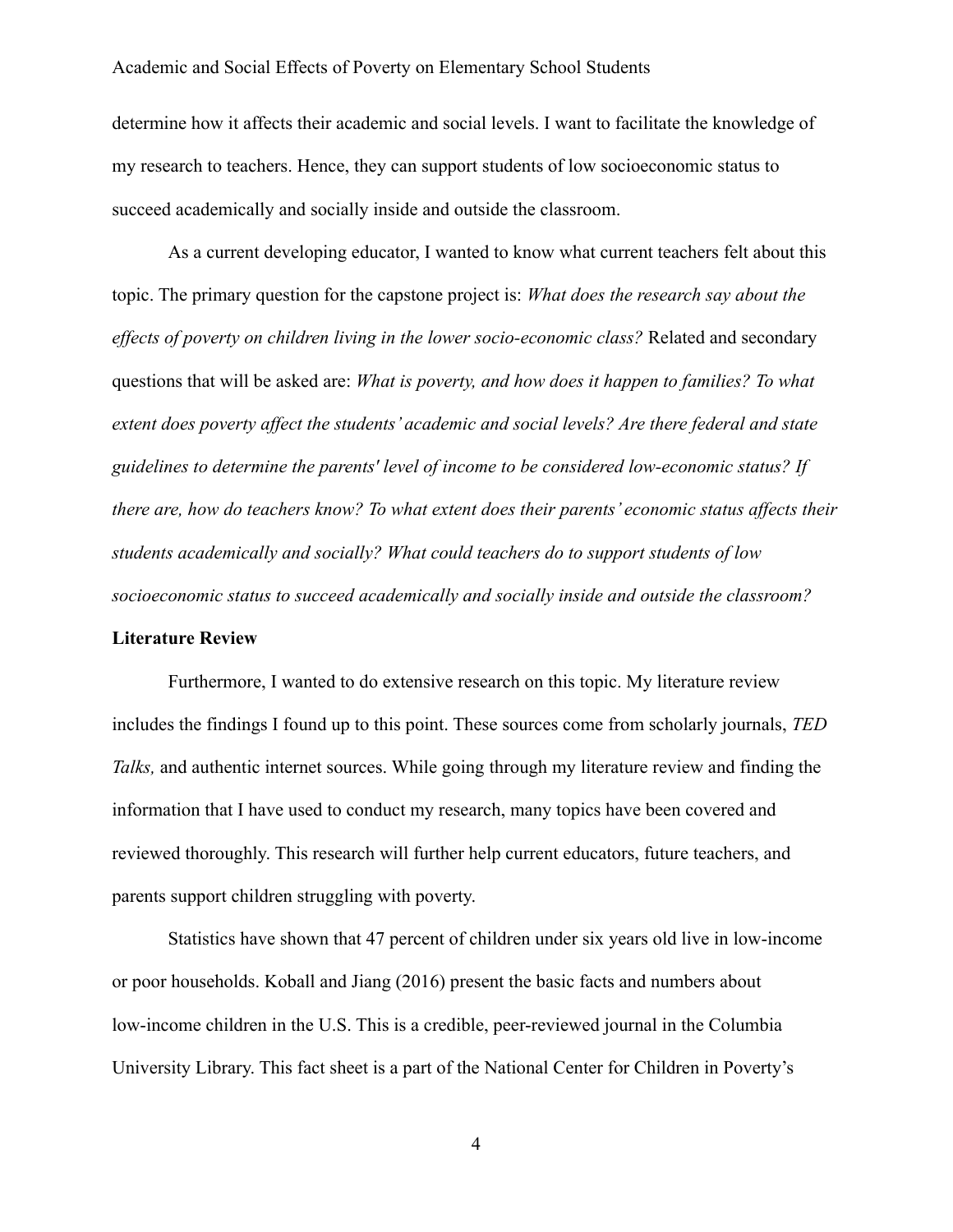demographic fact sheet. Some points that stood out in this journal were the percentages due to race/ethnicity. As shown on a chart, black, American Indian, and Hispanic children are disproportionately low income and poor compared to other races. Another chart shows that children of immigrants are more likely to be low-income than children of native-born parents. Family structure plays a significant role in poverty. Children who live with two parents are much less likely to be poor or low-income than children who live with one parent or neither parent (Figure 10).

#### **Poverty**

To understand the effects of poverty, one must first know what poverty is. The U.S. Census Bureau (2021) presented research examining the different measures of poverty. This is a credible article. The Census Bureau is the government's largest statistical agency that provides accurate facts and statistics to show America's people, places, and economy. The Census Bureau states that if a family's total income is less than the family's threshold, then that family and every individual are considered in poverty (Census Bureau, 2021). Recently, COVID-19 has played a significant role in our nation's poverty. Author Bill Fay states that the Census Bureau numbers were compiled before the COVID pandemic sent the economy into a tailspin. Columbia University's Center on Poverty & Social Policy estimated how the supplemental poverty rate changed on a monthly basis. Assessing the pre-COVID rate at 15% (compared to the Census Bureau's 10.5%), the center said the poverty rate peaked at 17.3% in August 2020, falling to 16% two months later, but concluded it would have been much worse without extraordinary government intervention (Fay, 2021).

#### **Social, Behavioral, and Academic Development**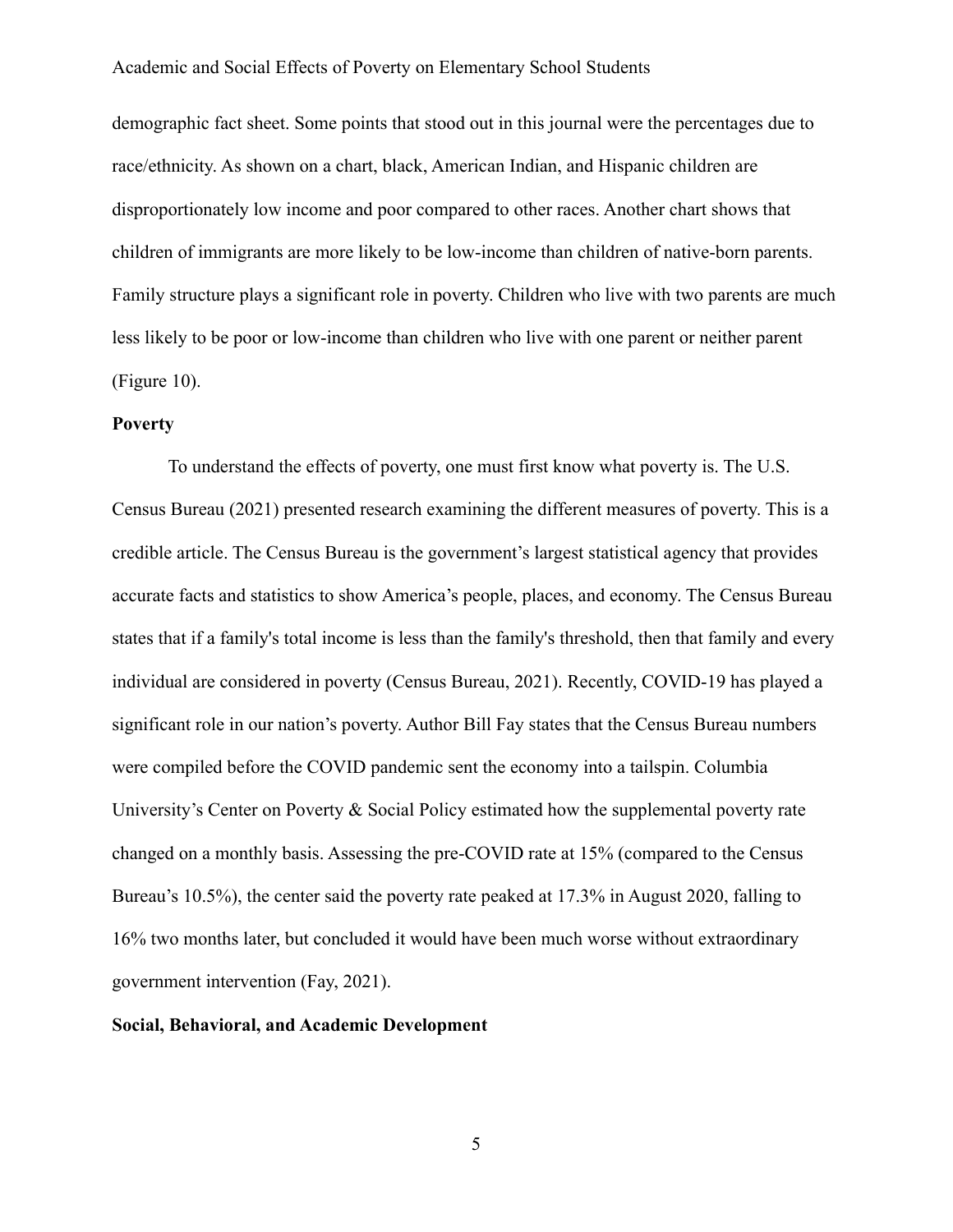Children living in poverty have a more difficult time achieving social competence, emotional control, academic success, and self-regulation as compared to their peers **(**Holm-Blackburn, 2008). When children begin to notice they are falling behind their peers or behaving differently than them, they may start to develop low self-esteem. Having low self-esteem can harm one's mental health. It may lead to depression, anxiety, and bad habits to cope. That all plays a part in the social, behavioral, and academic development of a student.

Living in poverty creates a tremendous amount of stress on the child. Stress causes our body to release a chemical called cortisol. The buildup of cortisol in our body sends weaker neuron signals to the prefrontal cortex and the hippocampus. Both the prefrontal cortex and the hippocampus are crucial for learning, cognition, and working memory (Mckenzie, 2019). When students in poverty continue to be stressed, it causes the shrinking of neurons in the frontal lobe of the child's brain.

What are particular experiences associated with growing up in poverty that might be able to be targeted to promote brain development and learning outcomes for kids? Nutrition, access to health care, exposure to second-hand smoke or lead, and the experience of stress or discrimination, to name a few (Ted Talk, 2019).

#### **Mental Health and Programs**

Hodgkinson, Godoy, Beers, & Lewin (2017) present how to improve mental health access for low-income children and families. Unfortunately, poverty is a common thing for many families. This makes it challenging to get the health care they need. Low-income houses are the least likely to be connected with high-quality mental health care. Poverty has been linked with poor health and increased risk of psychological disorders in children and adults that can persist across the life span (Hodgkinson et al, 2017). Being raised with poverty around you is an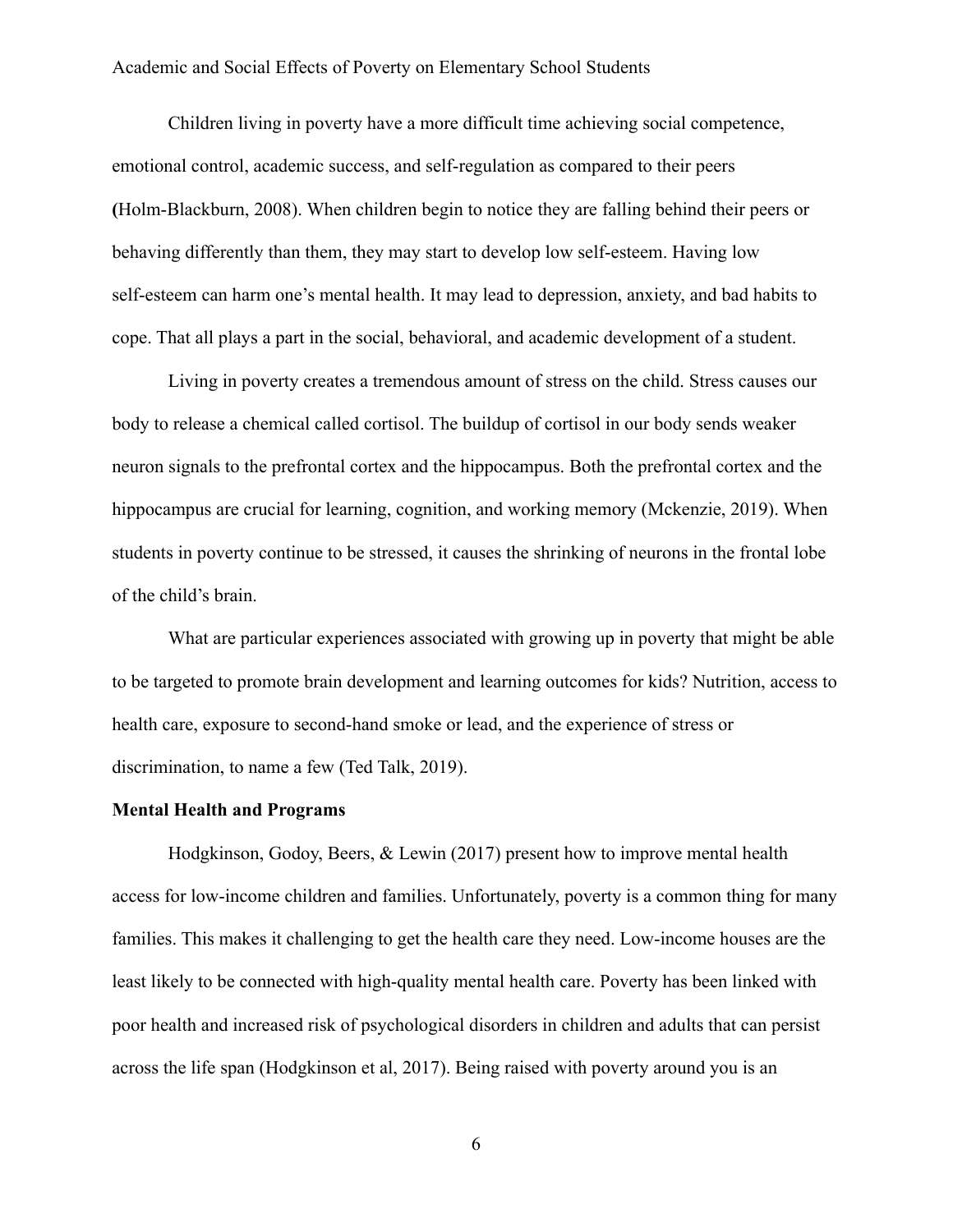extreme stressor that can increase the parental risk for mental health problems and substance abuse, which will affect the child's whole worldview. Only a small percentage receive services and even fewer complete treatments. However, a patient-centered medical home (PCMH) is a promising strategy to increase access to mental health care. PCMH has a system-based approach and reflects core elements that lead to improved mental health outcomes.

Domínguez, Vitiello, Fuccillo, Greenfield, and Bulotsky-Shearer (2011) present a discussion about the effects on children from socioeconomically disadvantaged backgrounds. It may seem obvious to some that children raised in middle or high-income households have more opportunities, better grades, socialize better, etc. This journal points out that to be accurate due to extensive research done. These researchers say we should put socioeconomically disadvantaged children into comprehensive early childhood programs that aim to foster children's readiness in multiple domains, including language and literacy, mathematics, science, and approaches to learning (Domínguez, Vitiello, Fuccillo, Greenfield, and Bulotsky-Shearer (2011).

Teaching skills that connect children to their experiences will heighten their early school success. A program for this is called Head Start. A system model by Bronfenbrenner and Morris (1998) helps one better understand all the influences in a child's life. They describe how children's development is not just shaped by their individual characteristics but also by the proximal environments (classrooms). Campbell (1990) shows the percentage difference in behavior problems such as aggression, hostility, and emotional lability, are dramatically higher in children from low-income households. Campbell (1990) suggests preschool can be a huge factor in helping lower those numbers.

#### **Parenting consequences**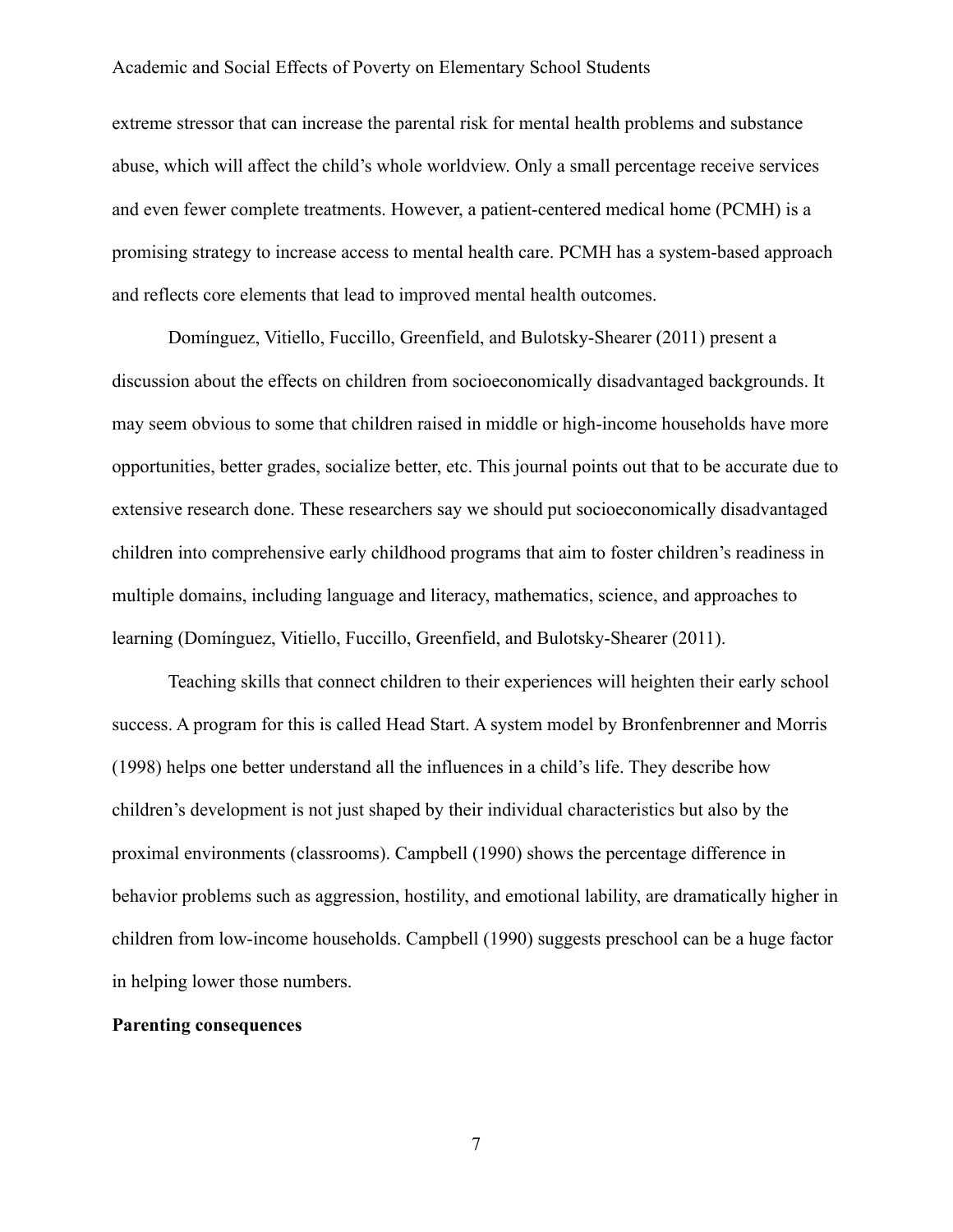Ward and Lee (2020) present research showing that parenting stress is associated with lower levels of parental sensitivity towards their children, which leads to negatively influencing a child's outcome. This article aims to make people aware that parenting stress plays an enormous role in influencing the child's results in life mentally and physically. It is essential to understand the consequences of parental stress and the factors that explain or mediate the relationship between parenting stress and outcomes (U.S. DHHS, 2014). Parenting stress leads to parents being less responsive to their children, making the child more needy and anxious. Maternal parenting stress is associated with lower child health ratings (Larkin & Otis, 2019), and mothers' supportiveness mediates the relationship between parenting stress and child behavior problems ([Cherry, Gerstein, & Ciciolla, 2019\)](https://www.ncbi.nlm.nih.gov/pmc/articles/PMC7425837/#R8).

Camilo, Garrido, and Calheiros (2020) present the social information processing model in child abuse and neglect. Multiple aspects go into parenting. It's background, social situational factors, biological processes, personality, etc. When several, or even one of those is compromised, such as poverty, the likelihood of maladaptive parenting in the form of child maltreatment increases (Cicchettie & Valentino, 2015). Abuse and neglect play a detrimental impact on children's long-term development. Characteristics of children's families are associated with children's educational experiences and their academic achievement (NCES, 2021)

#### **Insufficiencies in Low-income Households**

Casey (2001) presented research examining the characteristics of US children living in food-insufficient households. This team compares it to other households that are food-sufficient and have more physical activity. A total of 9,459 children between the ages of 0 and 17 years were studied. The results were that children in low-income households summed fewer calories and watched more television than in higher-income houses.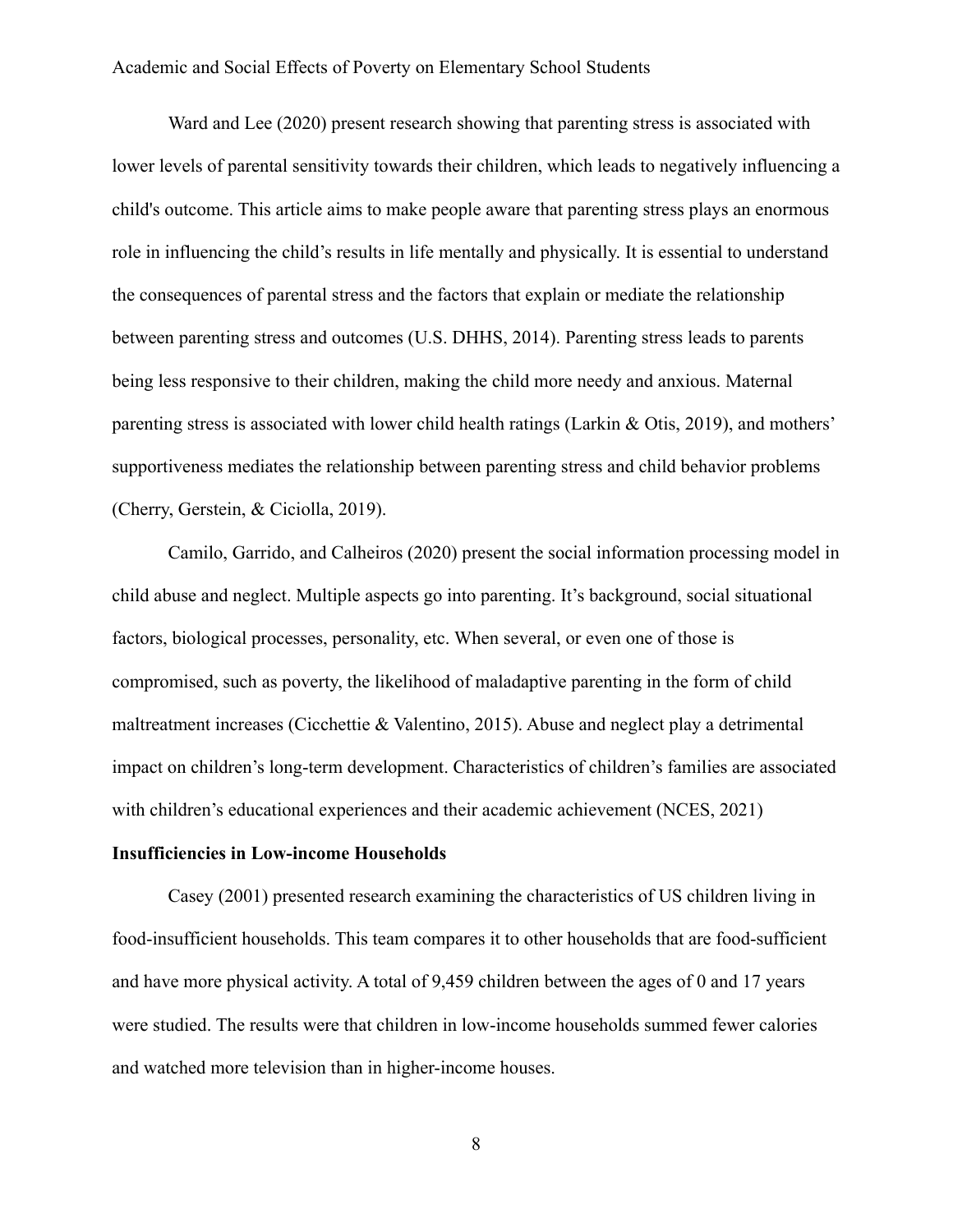Students living in poverty often have fewer resources at home to complete homework, study, or engage in activities that help equip them for success during the school day. Many impoverished families lack access to computers, high-speed internet, and other materials that can aid students outside of school. Parents of these families often work longer hours or multiple jobs, meaning they may not be available to assist their children with their schoolwork. Nearly one-fifth of students nationwide live in poverty, attend a high-poverty school, or both. Poverty negatively impacts students in various ways within K–12 education and beyond (NASSP, 2021).

#### **Methods and Procedures**

For my capstone project, I wanted to do more than just research. I wanted to go out into the field and ask teachers about their personal experiences in their classrooms about this topic. I did extensive research through articles, books, and online sources for my methods and procedures. I also interviewed two elementary school teachers from a local school. I shared a Google Docs form with each of them where they were able to fill out the page with their personal answers. I asked them eight questions that relate to my primary research question. I wanted to see if they noticed a difference between the students that are in poverty versus those who are in the middle class or upper class.

I chose these two elementary school teachers because they have been teaching for over ten years and have experienced many different classroom situations. The teacher questionnaire can be found in Appendix 1 and Appendix 2. Aside from my research and interviews, I witnessed the effects of poverty while being a paraprofessional in a kindergarten and first-grade classroom.

#### **Results, Findings, and Discussions**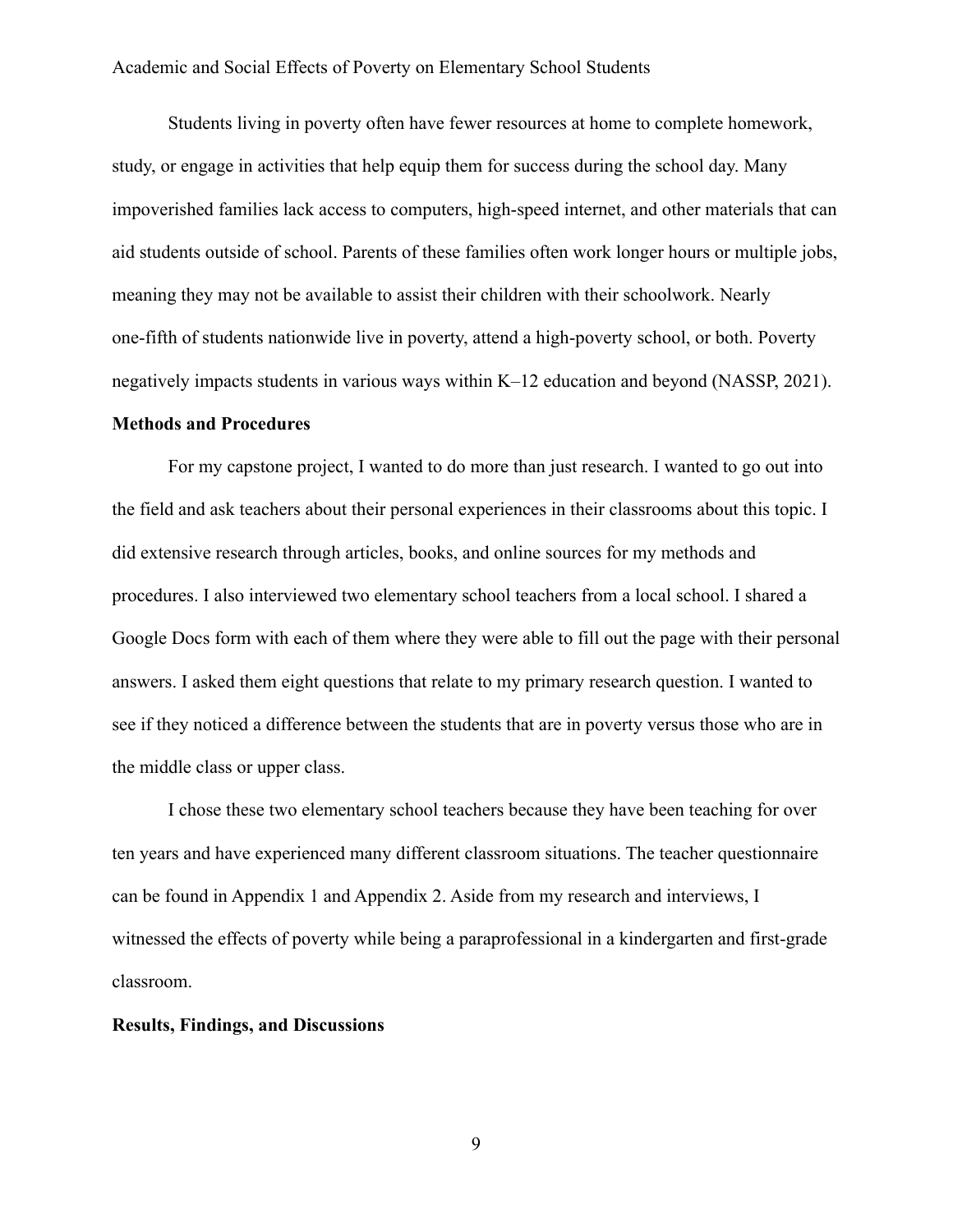The aggregated information received from two interviewed educators produced well-rounded responses to the proposed eight questions. Outlined below will be questions from both of the educators I interviewed and summarized responses from each of them.

#### **Teacher Interview Questionnaire**

# *What do you think poverty is? (Appendix 1 and 2)*

(Educator respondent 1, Personal Communication, 2 April, 2022) Poverty is when you do not have the basic need necessary to live.

(Educator respondent 2, Personal Communication, 2 April 2022) Poverty is someone living not only paycheck to paycheck but below what they are able to afford.

## *Are there telling signs of students struggling in poverty? (Appendix 1 and 2)*

(Educator respondent 1, Personal Communication, 2 April, 2022) Some telling signs of students struggling with poverty might be their clothes, cleanliness, always being hungry, and low performance in their academics.

(Educator respondent 2, Personal Communication, 2 April, 2022) states that students who live with neglect, lack of food, proper care, depression, living with many siblings in one room, or sleeping on a couch as their bed can be telling signs. Lots of signs come out if you talk with your students you have concerns about.

*How often do you see students in poverty within your school and/or classroom? (Appendix 1 and 2)*

(Educator respondent 1, Personal Communication, 2 April, 2022) Students in her school have a low poverty rate, so she cannot speak about it because she does not see it often enough.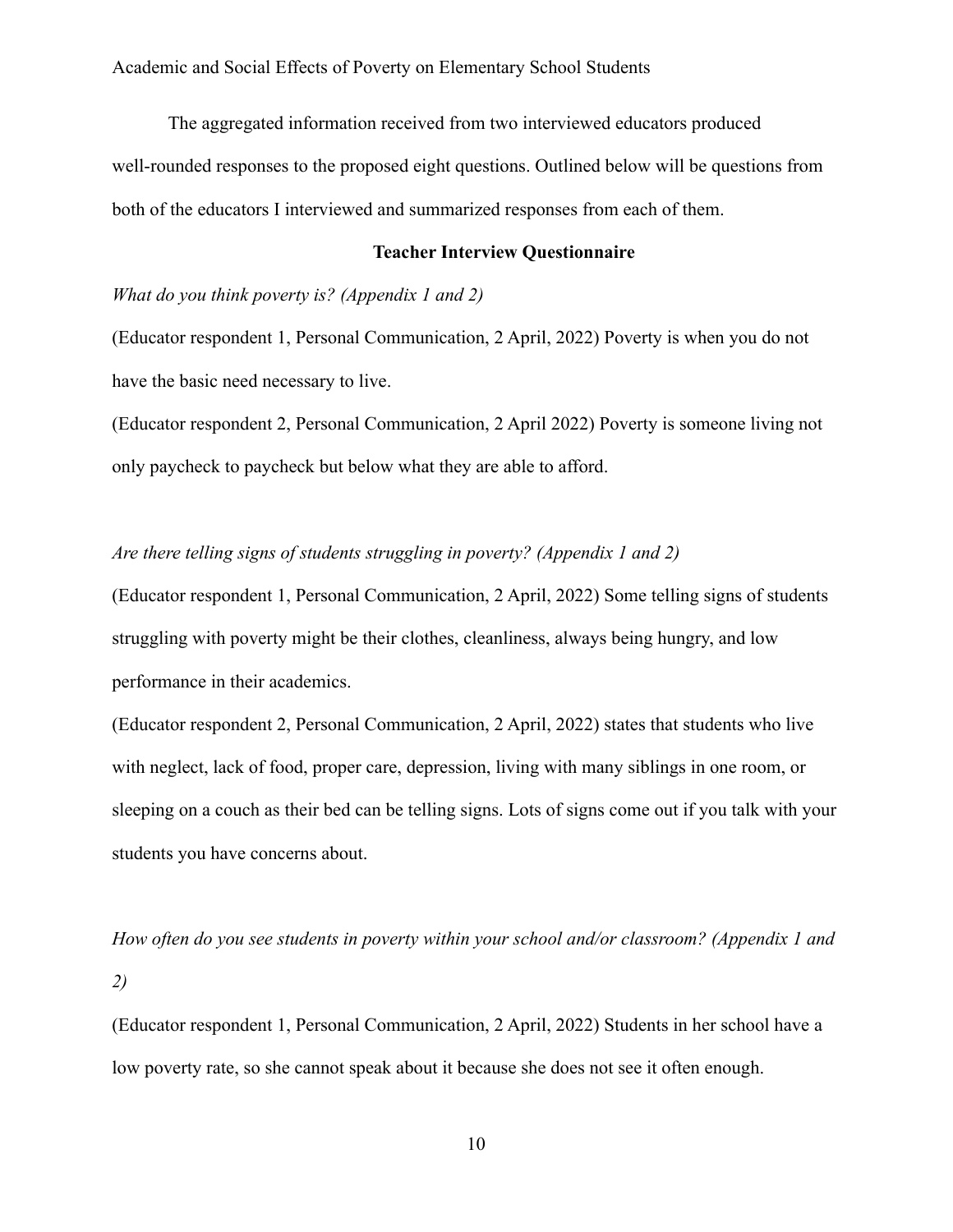(Educator respondent 2, Personal Communication, 2 April, 2022) I had one girl a few years ago that was potentially homeless. She was on the edge of calling Child Protective Services (CPS) several times, but she decided to keep trying to work with her guardians on helping her with her well-being.

*Do you see social and/or academic problems more so from students in poverty? (Appendix 1 and 2)*

(Educator respondent 1, Personal Communication, 2 April, 2022) I absolutely does see social and academic problems more with students who are in poverty because they lack the resources they need.

(Educator respondent 2, Personal Communication, 2 April, 2022) Yes, if they are tired, depressed, malnourished, etc., they cannot have a successful day at school.

*Do you think there is a way that teachers can support students in poverty? (Appendix 1 and 2)* (Educator respondent 1, Personal Communication, 2 April, 2022) Teachers can support students who are in poverty by teaching to their specific academic and social needs. (Educator respondent 2, Personal Communication, 2 April, 2022) Teachers do the best that they can. Teachers cannot save them all but we can investigate each situation. Teachers help by showing care and giving them a safe space in our classrooms.

*What elements of curricular reform do you see deem fit to meet the needs of students living in poverty? (Appendix 1 and 2)*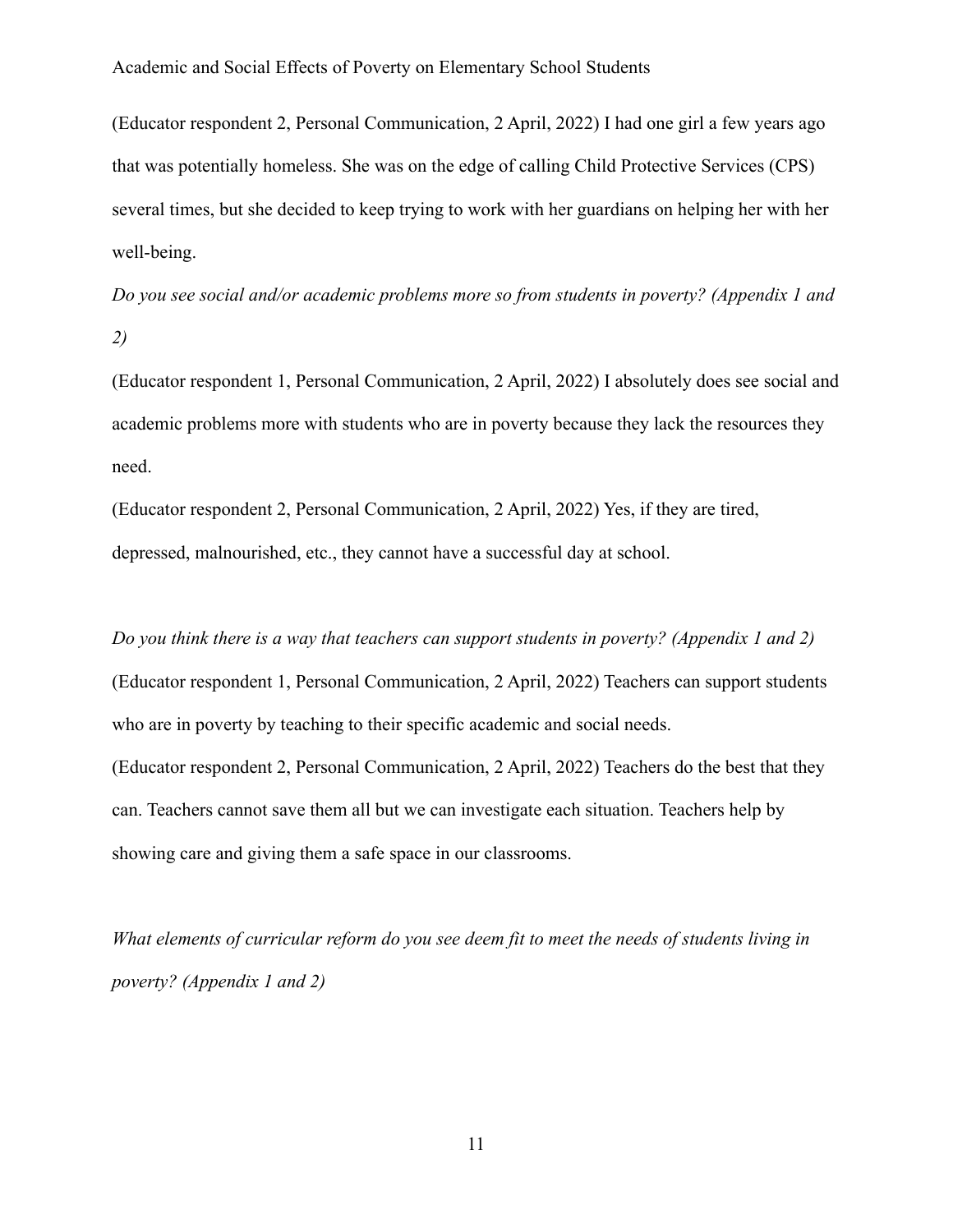(Educator respondent 1, Personal Communication, 2 April, 2022) You must first assess the situation and then implement interventions to target the needs of the specific students. Monitoring the student's progress often is a must as well.

(Educator respondent 2, Personal Communication, 2 April, 2022) Phone calls to parents or guardians will help get a better understanding of the environment that the student is living in. Safety is always the most important thing to check up on with a child.

# *Do you believe your school provides enough resources for all students to succeed? (Appendix 1 and 2)*

(Educator respondent 1, Personal Communication, 2 April, 2022) My school does not provide enough resources for all of its students to be successful. The reasonings are tied to funding. (Educator respondent 2, Personal Communication, 2 April, 2022) I do believe her school provides enough resources. They have programs and places they can direct the students in poverty to if they need extra help as well.

*Do you think poverty plays a role in a student's academic and social achievement? (Appendix 1 and 2)*

(Educator respondent 1, Personal Communication, 2 April, 2022) Poverty absolutely plays a huge role in a student's academic and social achievement.

(Educator respondent 2, Personal Communication, 2 April, 2022) Absolutely I think so. Having an income at home, a comfortable environment to live in, safety, support, encouragement, etc. will help a student thrive in school rather than them struggling to get assignments done or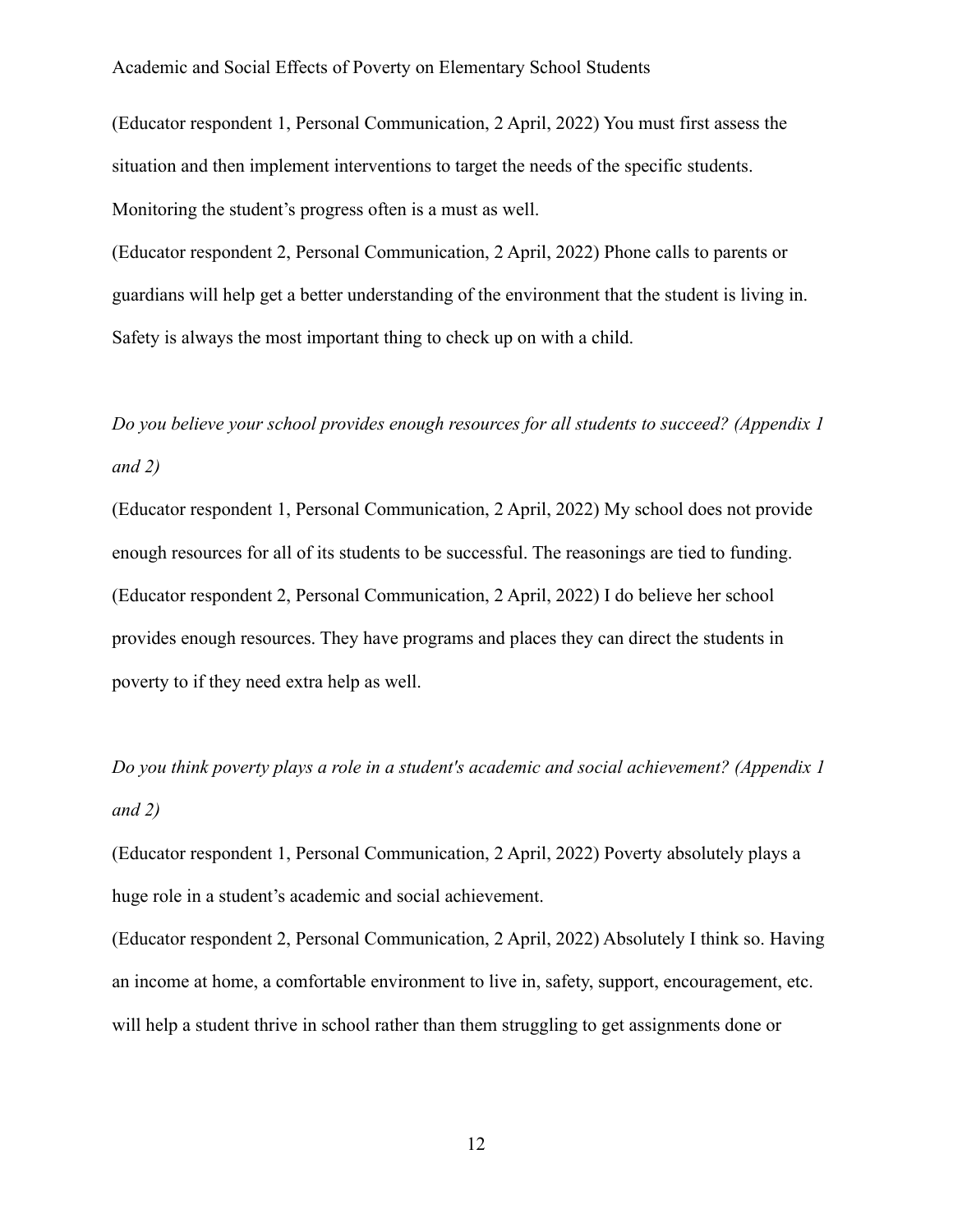achieve higher goals. Support and encouragement from educators, no matter what the grade level, will help students survive who are in these situations.

#### **Problems and Limitations**

A problem I came across while doing my research was not being able to meet with the two elementary school teachers in person. Due to COVID, I had to communicate with them through emails and have them answer my questions through a Google Docs page.

The teachers I interviewed mentioned that they have come across limitations on how much they can physically help their students in poverty such as, they cannot give them money, they cannot help them outside of school, Child Protective Services (CPS) cannot do much unless there is physical proof, and that they can only do so much within the school hours.

#### **Recommendations**

One of the most unfortunate results of their economic struggles is that students who live in poverty often drop out of school, choosing a low-paying job to pay for the luxuries they have been denied instead of an education (Nour, 2020). However, teachers have the opportunity to support them if they are aware. There are several ways teachers can be observant and spot if a student is in poverty. Children in poverty will most likely have health and nutrition deficiencies. Overall, people in poverty are less likely to exercise, get proper diagnoses, receive appropriate and prompt medical attention, or be prescribed appropriate medications or interventions. Moreover, poor nutrition at breakfast affects gray matter mass in children's brains (Jenson, 2013). The grey matter in our brains is responsible for our muscle control and sensory perception, such as seeing and hearing, memory, emotions, speech, decision making, and self-control. Teachers must remember that the two primary foods for our brains are oxygen and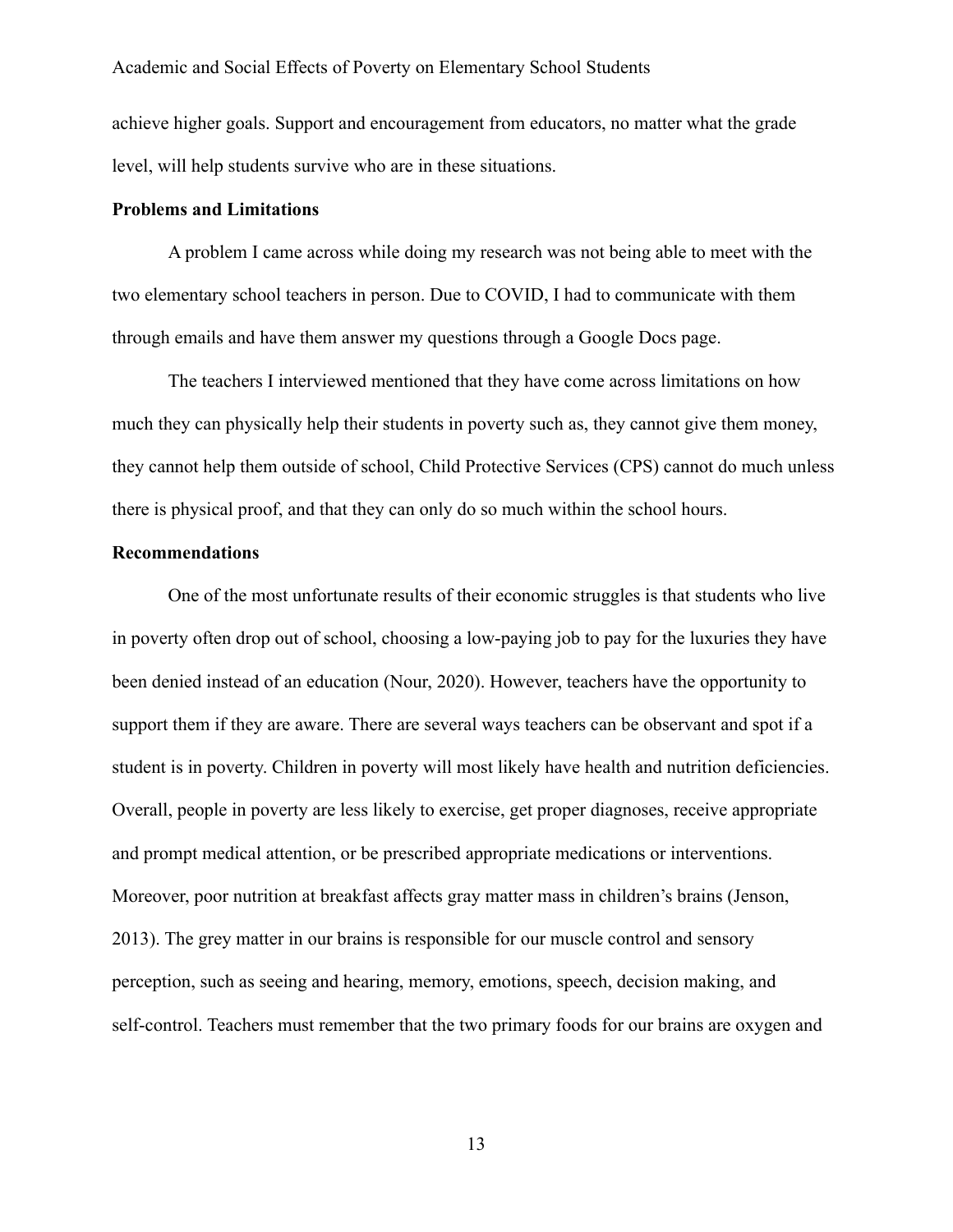glucose (free!). Teachers can set up a time for stretching, yoga, or simply practicing taking deep breaths. These are great ways to improve metabolic health and self-management.

Students in poverty vocabulary will not be as developed as their middle-class peers as well. Children from low-income families hear, on average, 13 million words by age 4. In middle-class families, children hear about 26 million words during that same time period. In upper-income families, they hear a staggering 46 million words by age 4—three times as many as their lower-income counterparts (Jenson, 2013). Teachers can incorporate new vocabulary in daily rituals such as storytime, vocabulary flashcards, reading books, etc.

It is crucial for teachers to implement hope and a growth mindset into these young students. It may be much harder for these students to see any hopeful futures because lower socioeconomic status is linked to hopelessness/helplessness. However, hope is one of the most powerful things a teacher can pass along to their students. Teachers can do this by focusing on reinforcing and affirming efforts. This will guide the students into making better decisions and cultivating a positive attitude. Other methods for teachers to better support their students struggling in poverty are to expose students to new experiences, give plenty of praise, show them kindness and love, and keep expectations high. By maintaining high expectations, you reinforce to the students that you believe in their abilities (MMcClain, 2015).

#### **Conclusion**

This extensive research has concluded that children living within households in poverty do not have all the resources needed to succeed in the classroom and outside of the classroom. My primary and related questions were all answered by my research done to date. The two elementary school teachers answered related questions as well.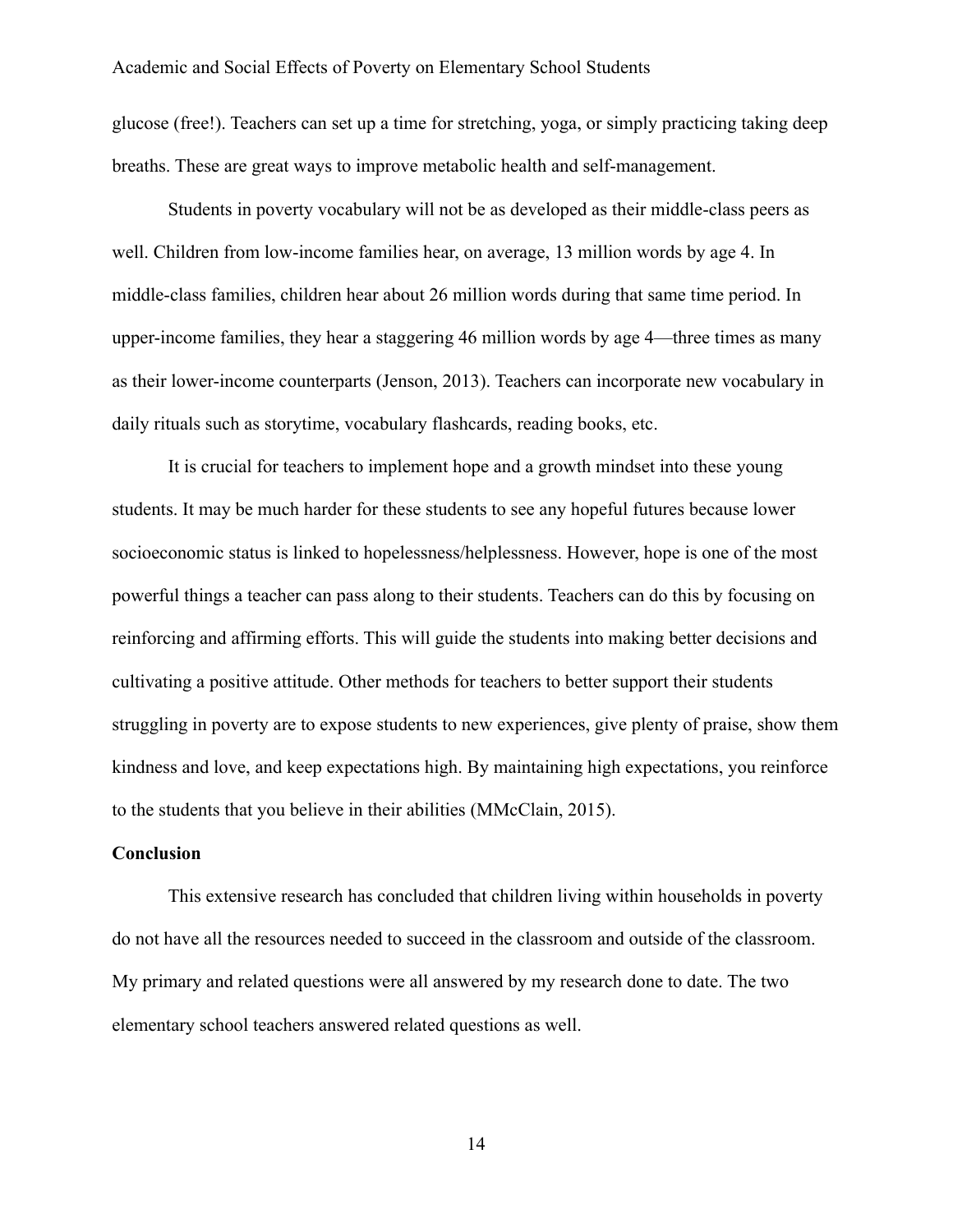Many of these articles provide a next step in what we can do to help children in unfortunate situations like these. As a future educator, I plan to implement my newly learned knowledge into my classroom so that I can support each one of my students. I believe that teaching is all about making your student feel safe and comfortable when they come to school, especially for those students who do not feel safe in their own homes. I can only gather information up until May 12, 2022.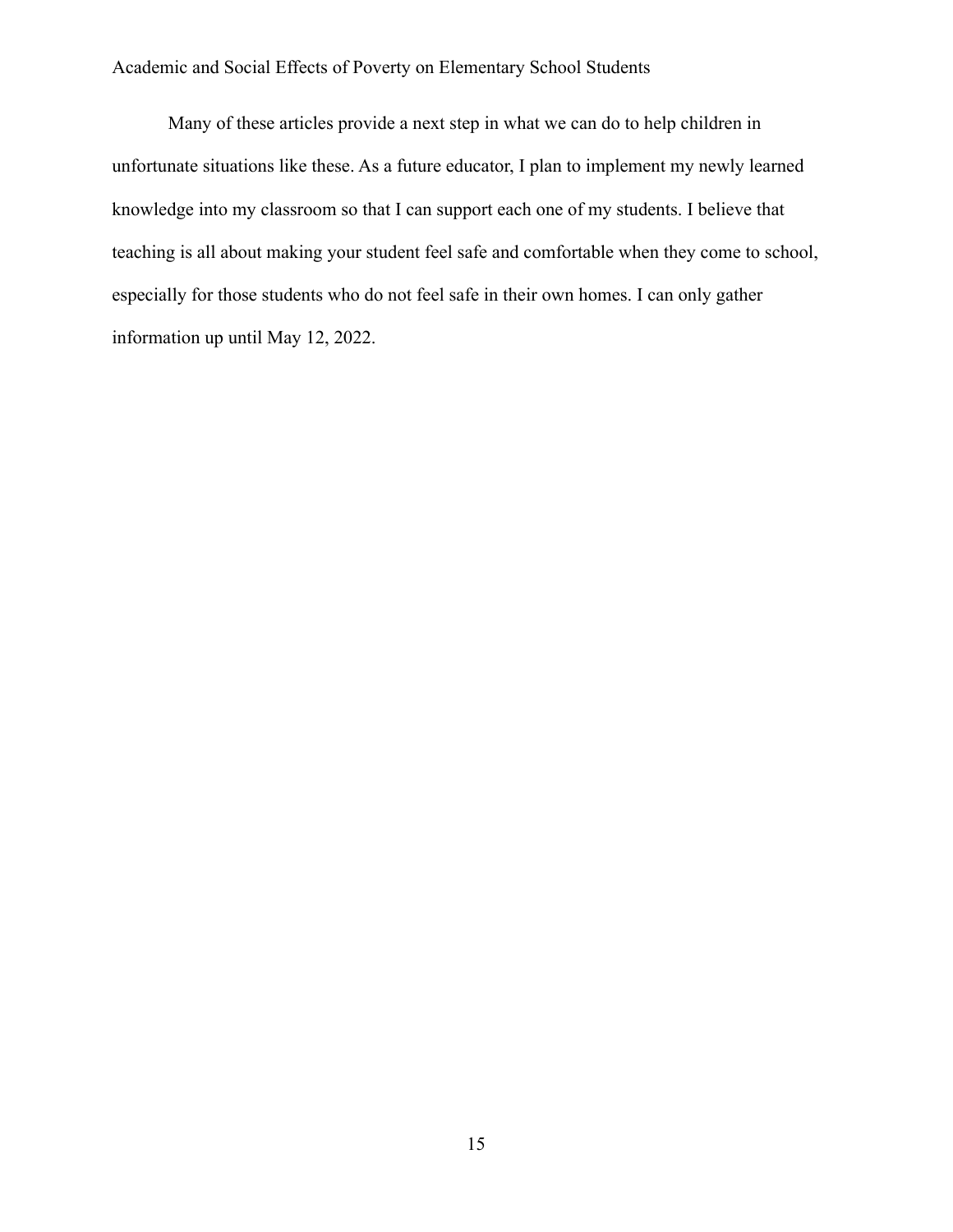#### **References**

- Bronfenbrenner, U., & Morris, P. (1998). The Ecology of Developmental Process. In W. Damon, & R. M. Lerner (Eds.) Handbook of Child Psychology, Vol. 1. (pp. 993-1028). New York: John Wiley & Sons, Inc.
- Camilo, C., Garrido, M., & Calheiros, M. (2020, August 22). The social information processing model in child physical abuse and neglect: A meta-analytic review. <https://www.sciencedirect.com/science/article/pii/S0145213420303215>
- Casey, H. (2001). Children in food-insufficient, low-income families. *Archives of Pediatrics & Adolescent Medicine*, JAMA Network, 1 Apr. 2001, jamanetwork.com/journals/jamapediatrics/article-abstract/190498.
- Cherry KE, Gerstein ED, & Ciciolla L (2019). Parenting stress and children's behavior: Transactional models during Early Head Start. *Journal of Family Psychology*. Advance online publication 10.1037/fam0000574
- Cicchetti, D., & Valentino, K. (n.d.). *An ecological*‐*transactional perspective on Wiley Online Library*. Retrieved May 19, 2022, from https://onlinelibrary.wiley.com/doi/abs/10.1002/9780470939406.ch4
- Domínguez, X., Vitiello, V., Fuccillo, J., Greenfield, D., & Bulotsky-Shearer, R. (2011, January 15). The role of context in preschool learning: A multilevel examination of the contribution of context-specific problem behaviors and classroom process quality to low-income children's approaches to learning.

<https://www.sciencedirect.com/science/article/pii/S0022440510000816>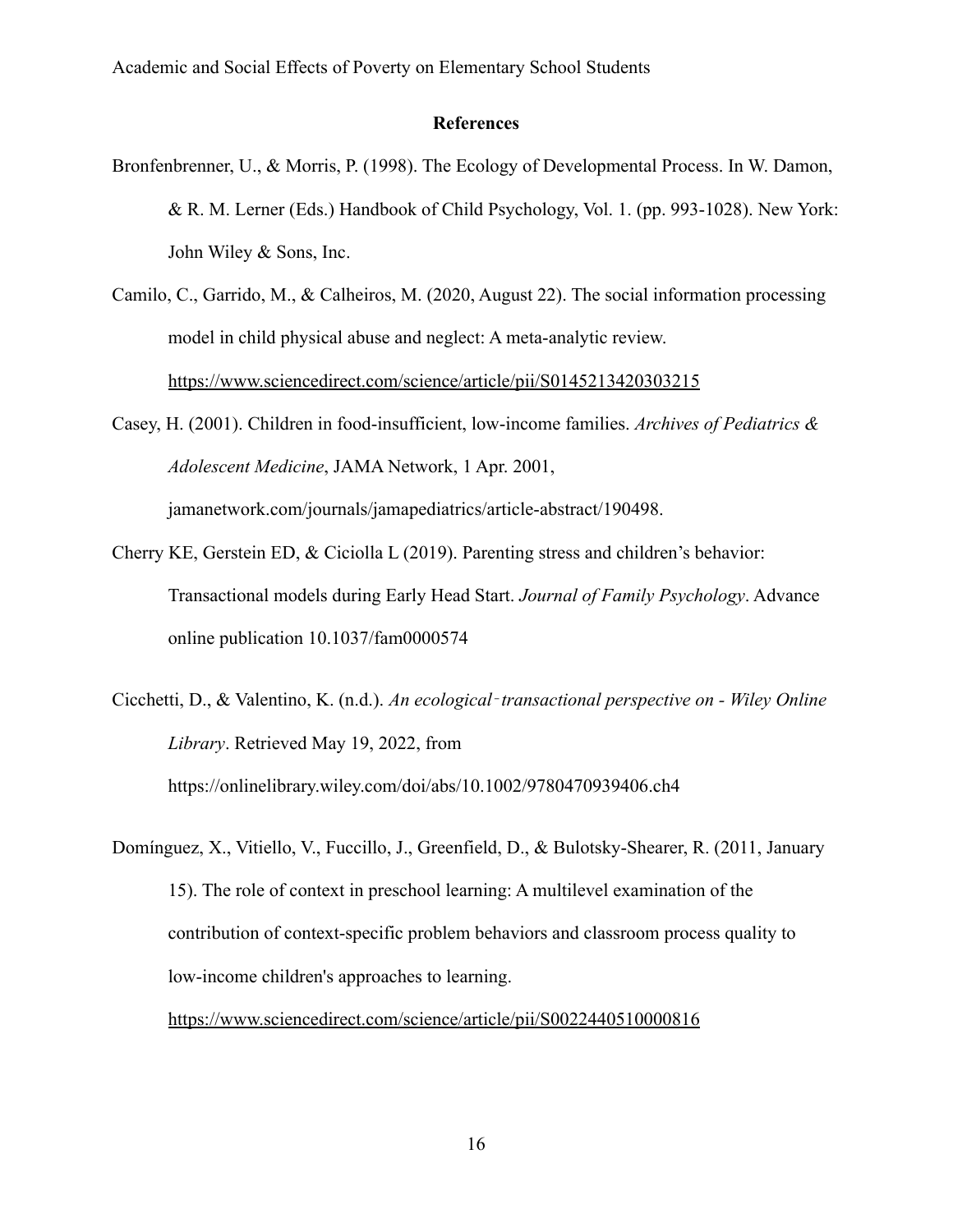Fay, B. (2021, October 12). Poverty in the United States. Debt.org. Retrieved from <https://www.debt.org/faqs/americans-in-debt/poverty-united-states/>

- Hodgkinson, S., Godoy, L., Beers, L., & Lewin, A. (2017, January 01). Improving mental health access for low-income children and families in the primary care setting. <https://pediatrics.aappublications.org/content/139/1/e20151175?rss=1>
- Holm-Blackburn, J. (2008, May). How poverty affects social development, behavior, and academics of children: how can school personnel help? *Uni ScholarWorks*. Retrieved from

[https://scholarworks.uni.edu/cgi/viewcontent.cgi?article=1862&context=grp#:~:text=Chil](https://scholarworks.uni.edu/cgi/viewcontent.cgi?article=1862&context=grp#:~:text=Children%20living%20in%20poverty%20have,%2C%20%26%20Mcloyd%2C%202002) [dren%20living%20in%20poverty%20have,%2C%20%26%20Mcloyd%2C%202002](https://scholarworks.uni.edu/cgi/viewcontent.cgi?article=1862&context=grp#:~:text=Children%20living%20in%20poverty%20have,%2C%20%26%20Mcloyd%2C%202002)).

- Jenson, E. (2013, May 1). How poverty affects classroom engagement. ASCD. Retrieved from <https://www.ascd.org/el/articles/how-poverty-affects-classroom-engagement>
- Koball, H., Jiang, Y., Project, & Publication Type Fact Sheet. (n.d.). *Basic facts about low-income children: Children Under 18 years, 2016*. NCCP. Retrieved from https://www.nccp.org/publication/basic-facts-about-low-income-children-children-under-18-years-2016/
- Larkin SJ, & Otis M (2019). The relationship of child temperament, maternal parenting stress, and maternal child interaction and child health rating. *Child and Adolescent Social Work Journal*, 36, 631–640. 10.1007/s10560-018-0587-8
- Mckenzie, K. (2019). The effects of poverty on academic achievement. Retrieved March from <https://files.eric.ed.gov/fulltext/EJ1230212.pdf>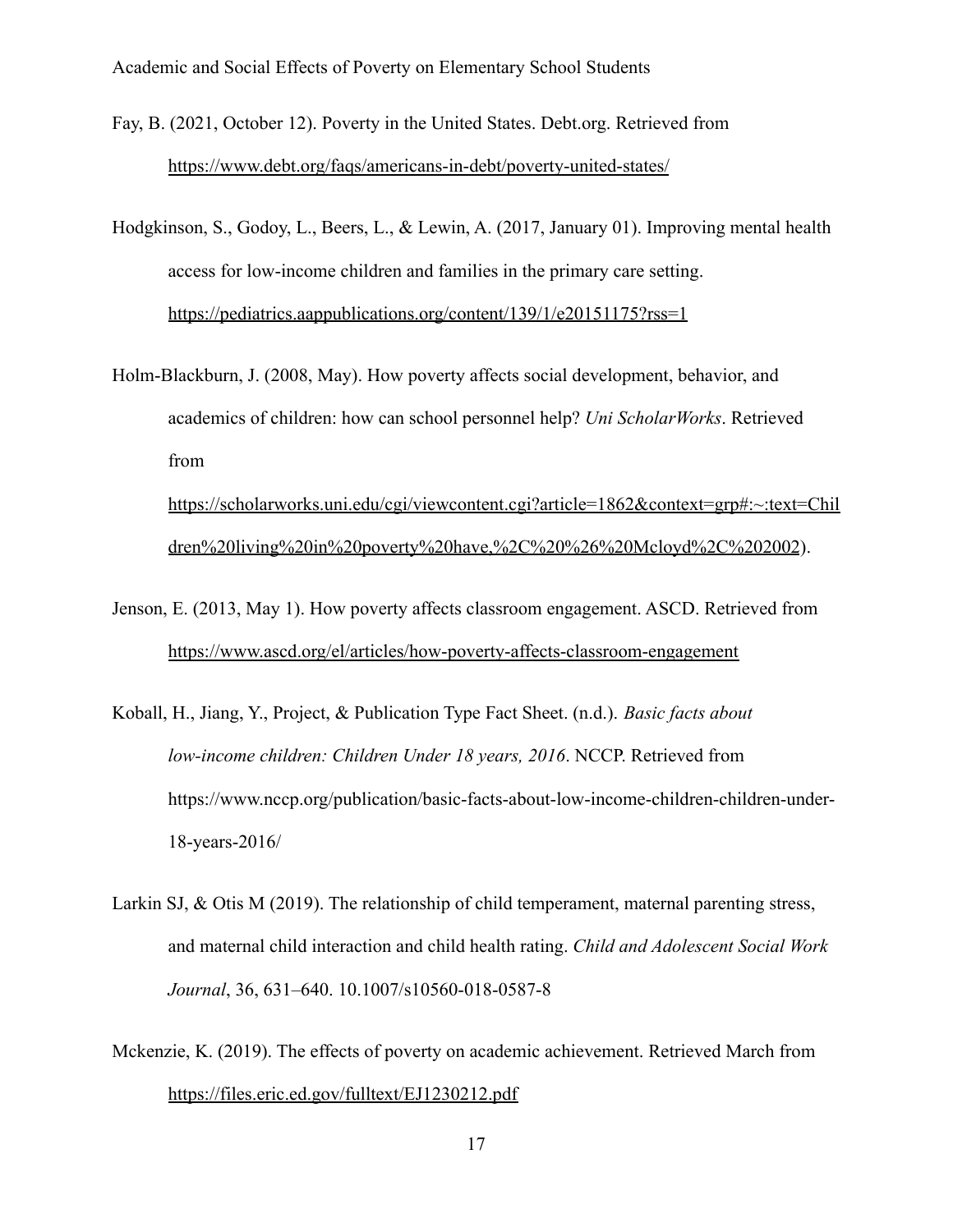MMcClain. (2015, June 9). 5 ways to help students affected by generational poverty. *Edutopia*. Retrieved from

<https://www.edutopia.org/discussion/5-ways-help-students-affected-generational-poverty>

National Association of Secondary School Principals. (2021, March 8). Poverty and its impact on students' education. NASSP. Retrieved from

<https://www.nassp.org/poverty-and-its-impact-on-students-education/>

National Center for Education Statistics (NCES) American Community Survey (ACS). (2021, May). Characteristics of Children's Families. Coe - characteristics of Children's families. Retrieved from <https://nces.ed.gov/programs/coe/indicator/cce>

Nour. (2020, January 21). What You Can Do for Students Living in Poverty? CORE Cal. Retrieved from <https://www.corecal.org/what-you-can-do-for-students-living-in-poverty/>

Ted Talk. (2019). Kimberly Noble: How does income affect childhood brain development? *| TED Talk*. Retrieved April 10, 2022, from https://www.ted.com/talks/kimberly\_noble\_how\_does\_income\_affect\_childhood\_brain\_d evelopment/transcript?language=en.

- U.S. Census Bureau. (2021, November 22). How the Census Bureau measures poverty. Census.gov. Retrieved from <https://www.census.gov/topics/income-poverty/poverty/guidance/poverty-measures.html>
- Ward, K., & Lee, S. (2020, July 02). Mothers' and fathers' parenting stress, responsiveness, and child wellbeing among low-income families. <https://www.sciencedirect.com/science/article/pii/S0190740920300682>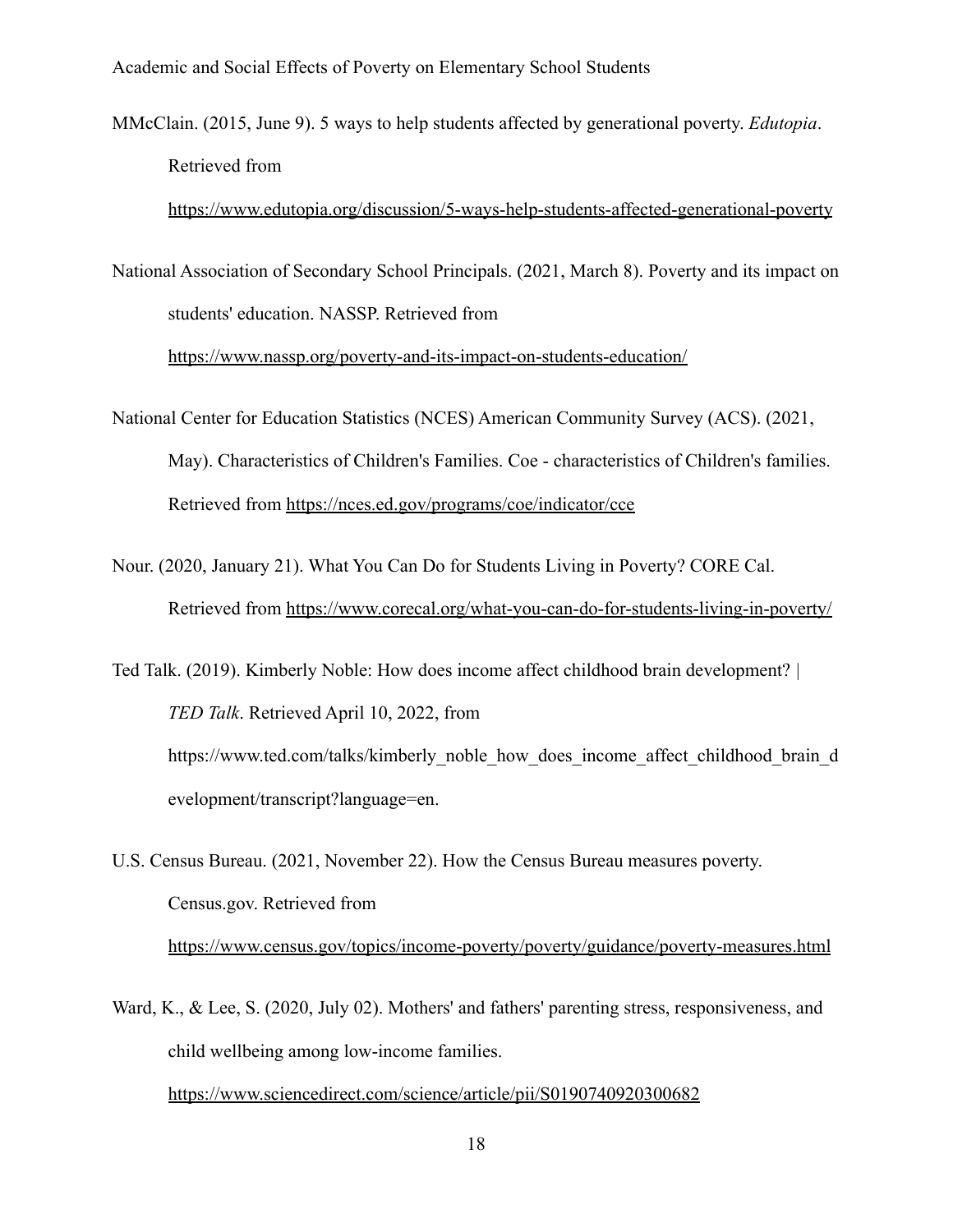Jiang, Y., Ekono, M., & Skinner, C. (n.d.). *Children Under 18 years, 2014 - national center for children in poverty*. Retrieved May 19, 2022, from https://www.nccp.org/wp-content/uploads/2016/02/text\_1145.pdf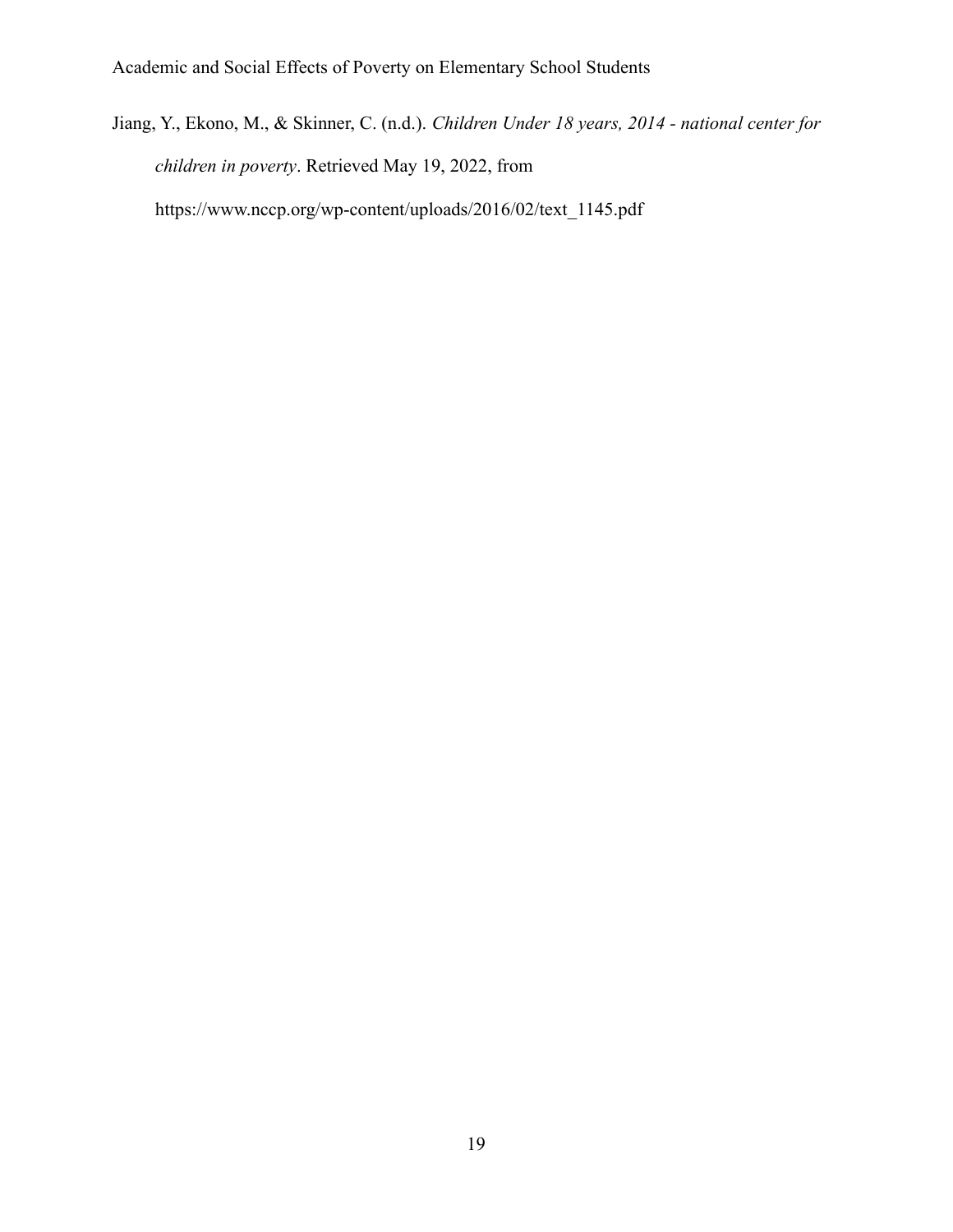# **Appendix 1**

## **Teacher Interview Questionnaire**

#### **Educator #1**

#### **Crossroads Elementary School, Riverbank California**

1) What do you think poverty is?

Poverty is when you don't have the basic needs necessary to live.

- 2) Are there telling signs of students struggling in poverty? Some telling signs of students struggling in poverty are the students' clothes, the cleanliness of their bodies, always being hungry, and low performance in their academics.
- 3) How often do you see students in poverty within your school and/or classroom? The students within our school have a low poverty rate. The amount of our free and reduced lunch qualified applicants is less than 35% of our population. Therefore, we are not designated by the state as a Title 1 school and our funding is limited due to that percentage.
- 4) Do you see social and/or academic problems more so from students in poverty? Absolutely, I see social and academic problems more with students who are in poverty. They lack the resources needed to assist them with their social behaviors and academics at home.
- 5) Do you think there is a way that teachers can support students in poverty? In the classroom teachers can support students who are in poverty by teaching to their specific academic and social needs. Tier 3 intensive grouping and Social and Emotional lessons are great ways a teacher can assist a student suffering from poverty that has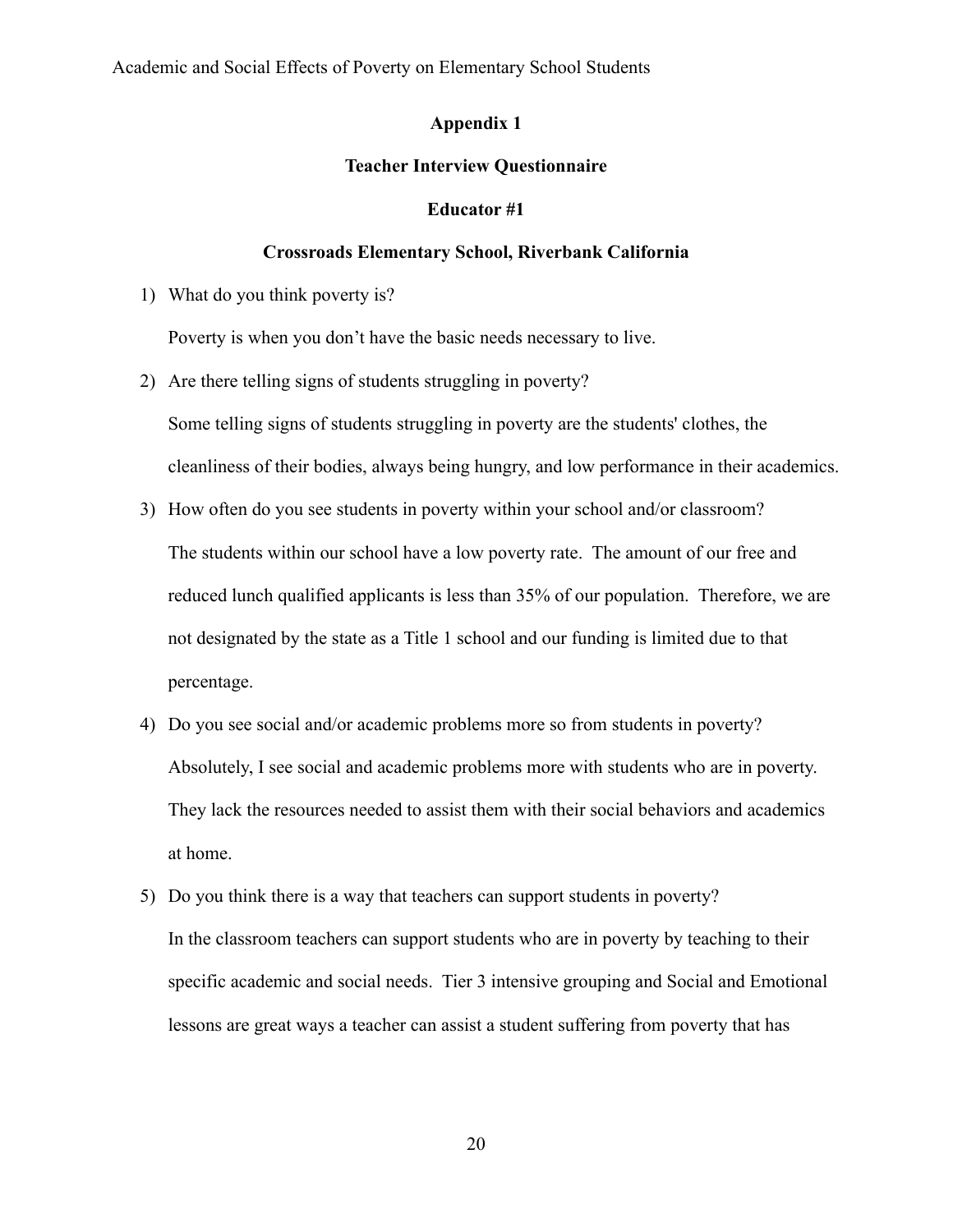academic and social gaps. The teacher can also get other support providers such as a school counselor, behaviorist, and a school nurse to aid in supporting the student as well.

6) What elements of curricular reform do you see deem fit to meet the needs of students living in poverty?

The elements of curricular reform should be the same for all students who have learning or social gaps. You first must assess the situation and then implement interventions to target the needs of the specific student. Monitoring the student's progress often is a must as well. The reform must be purposeful with specific intentions behind it.

- 7) Do you believe your school provides enough resources for all students to succeed? I would have to say that my school doesn't provide enough resources for all of our students to be successful. The reason this is the case is because it is all tied to funding. Since our school is not a Title 1 school, our state funding is very limited. Therefore, our school leaders and teachers have to get very creative with the little resources we do have, and many times it's just not enough to close the gaps that are needed for our students.
- 8) Do you think poverty plays a role in a student's academic and social achievement? Poverty absolutely plays a huge role in a student's academic and social achievement. Students in poverty usually only have school as their only resource. Therefore, the school needs to be an effective resource for these students. For those students struggling, a specific plan such as a student study team should be in place to monitor the students' specific needs in all areas. Progress monitoring using data should be a constant to ensure the student is successful in making the necessary growth in all areas of concern.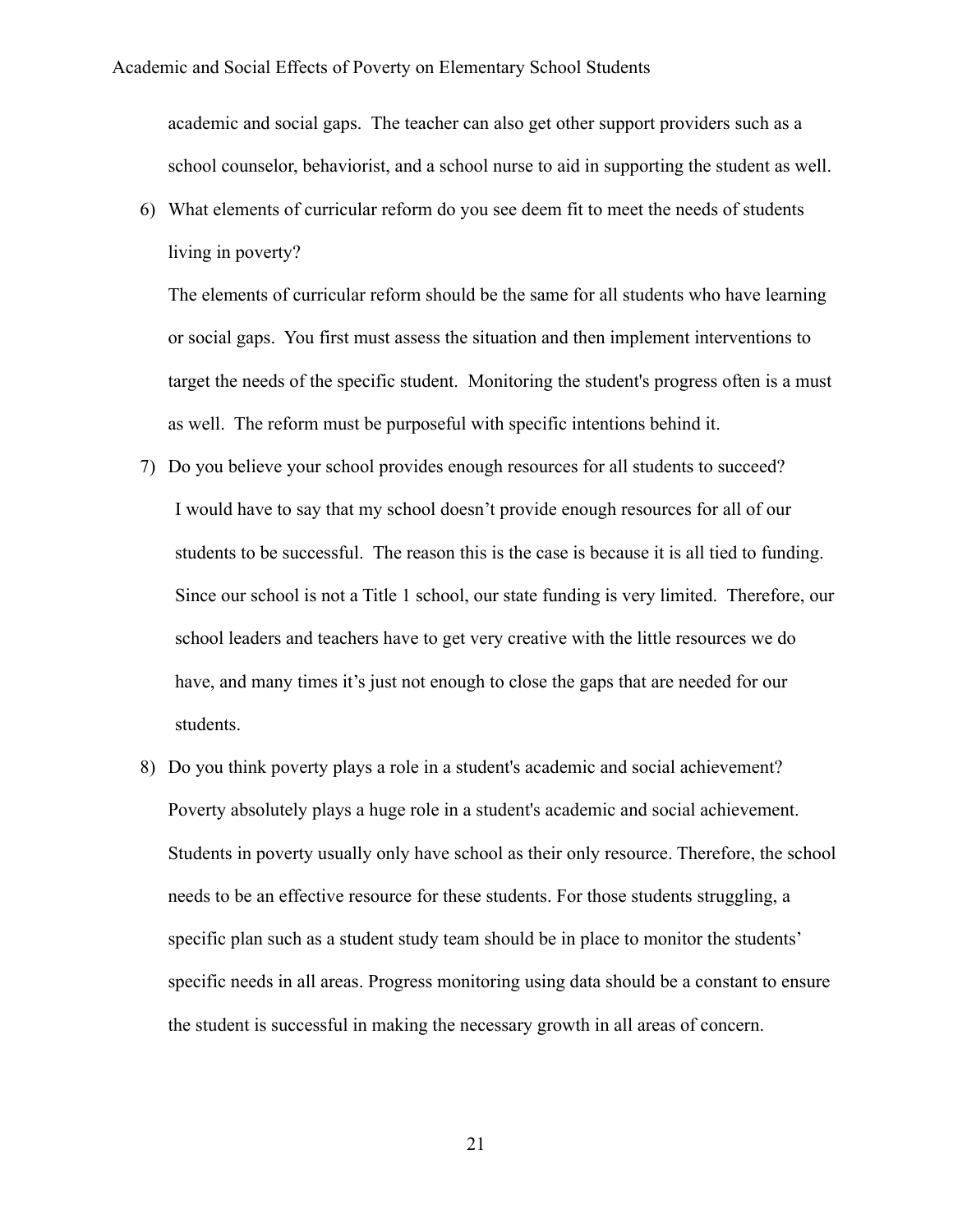## **Appendix**

## **Teacher Interview Questionnaire**

#### **Educator #2**

#### **Crossroads Elementary School, Riverbank California**

1) What do you think poverty is?

I think poverty is someone living not only paycheck to paycheck but below what they are able to afford. This could mean homelessness or living in a hotel, mission, the street, etc. I think poverty is also living without basic needs. I've seen evidence of poverty in my own town and especially traveling around the world.

2) Are there telling signs of students struggling in poverty?

Sure! If students are living beyond their means with credit card debt, student loans, outstanding personal loans, no money for food, etc. Students need a course in budget management like adults do too. This is for college students. Elementary to high school students who live with neglect, lack of food, proper care, depression, living with many siblings sometimes in one room or sleeping on a couch as their bed, etc. Lots of signs come out if you talk with kids you have concerns about.

3) How often do you see students in poverty within your school and/or classroom? I had a girl a few years ago that was basically homeless except that her grandparents stepped in and she slept on the couch. She was always clean and sometimes her hair was brushed. Often she didn't have breakfast and I made sure she had a snack. I was on the edge of calling CPS several times, but I kept trying to work with her grandparents and father on helping her with her well-being. Times like that are tough. I often realize we can't save all the "starfish," but it does matter to the one who needs it the most.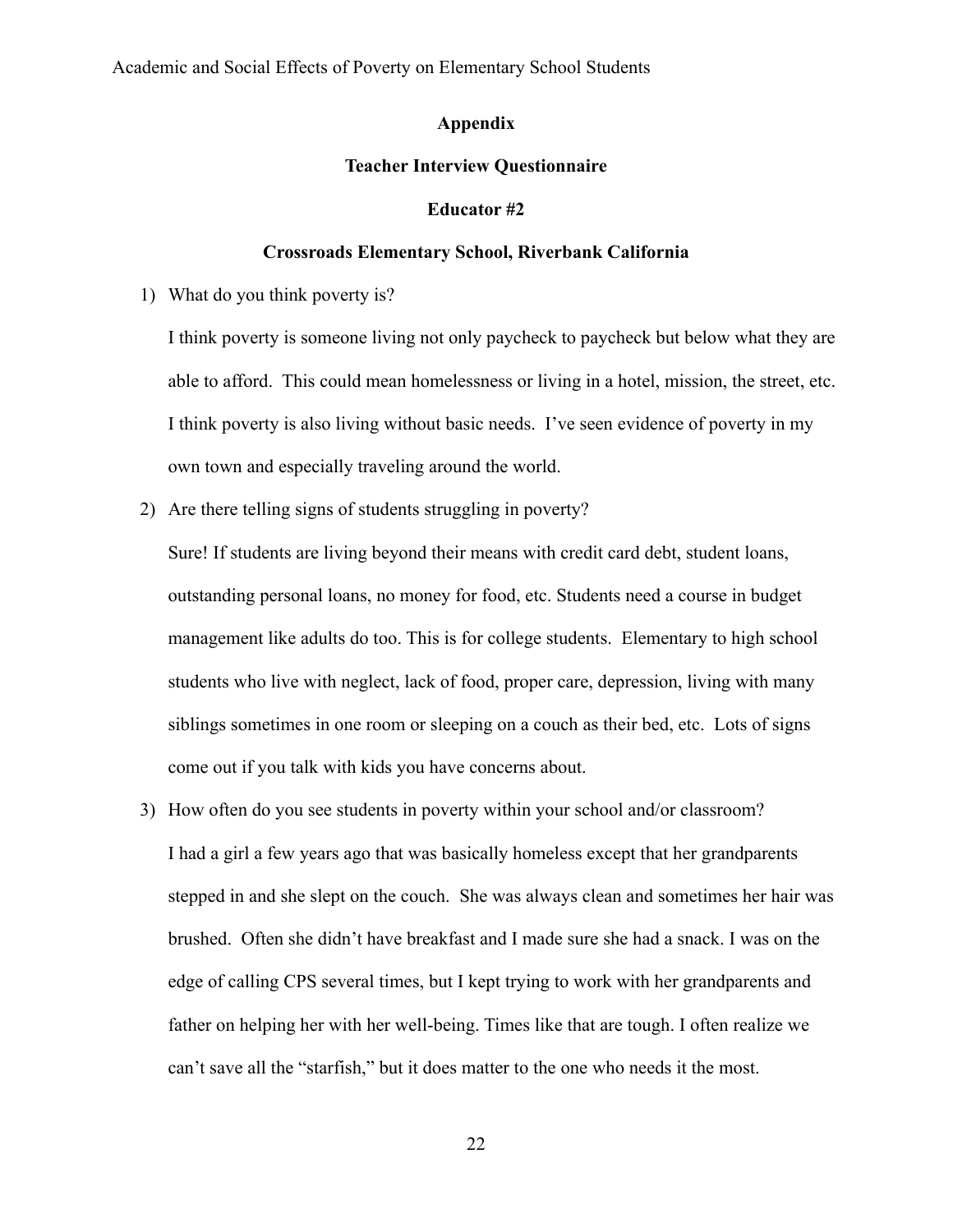- 4) Do you see social and/or academic problems more so from students in poverty? Sure. If they are tired, depressed, malnourished, etc, they cannot have a successful day at school. They do not have a place to do homework or often someone who can even help them with homework.
- 5) Do you think there is a way that teachers can support students in poverty? As I said, we do the best we can. We can't save them all, but I think we investigate each situation. We help by showing care and giving them a safe space in our classrooms and meeting their needs here to the best of our ability daily.
- 6) What elements of curricular reform do you deem fit to meet the needs of students living in poverty?

I can only do so much by documenting each situation. Phone calls to parents or guardians will help get a better understanding of the environment too. Safety is always the most important thing to check up on with a child. In terms of curricular reform, you can teach a child to make better choices, but after they reach adulthood, things are out of our hands. We as teachers can teach about problem-solving and how NOT to get into poverty, but it doesn't mean that the message is always received.

- 7) Do you believe your school provides enough resources for all students to succeed? Yes, I do. We have plenty of resources and people to talk to if there is a problem. We have programs and places we can direct them to as well. I think we offer a variety of choices and resources for all kids.
- 8) Do you think poverty plays a role in a student's academic and social achievement? Absolutely, I think so. This is not to say that a child in poverty can't go on to get a college degree. However, having an income at home, a comfortable environment to live